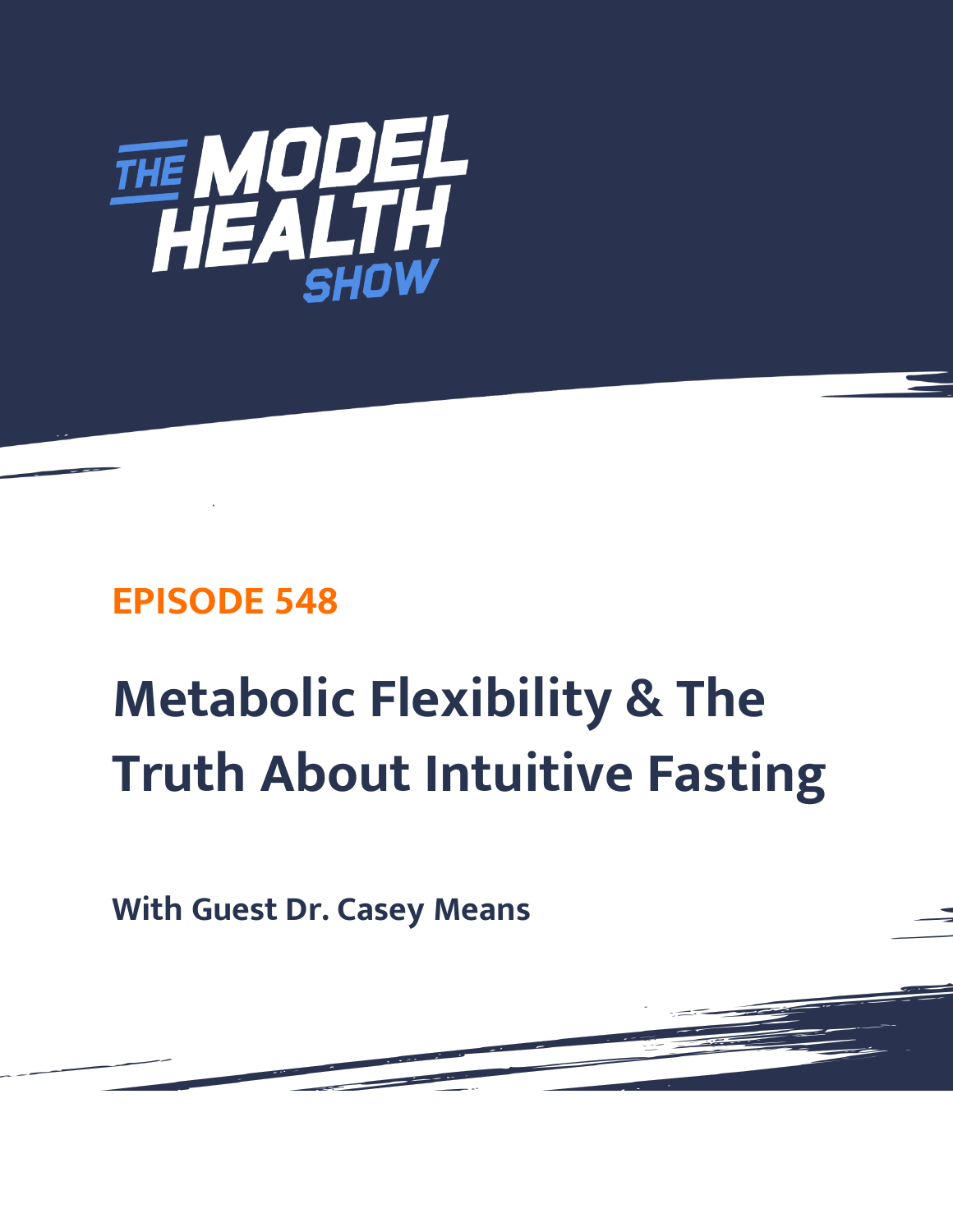### **You are now listening to The Model Health Show with Shawn Stevenson. For more, visit themodelhealthshow.com.**

**SHAWN STEVENSON:** Welcome to The Model Health Show. This is fitness and nutrition expert, Shawn Stevenson, and I'm so grateful for you tuning in with me today. On this episode, we're going to be talking about one of the most important and powerful components of our metabolic health. We're going to be doing a master class on blood sugar, and specifically glycemic variability, how this impacts our body weight, how this impacts our insulin sensitivity, our risk for heart disease, our risk for infectious diseases. This is one of the most powerful episodes that we've done to date. It's really, really going to knock your socks off. Now, this is all part of one of the most empowering facets of human health moving forward, and something for you to take with you everywhere that you go, from here on out. And this is the understanding that each and every person on earth right now, and who's ever existed prior to this moment, and who is ever going to come later on. Every single human being has a unique metabolic fingerprint that is unlike any person that is ever lived before us or who will come after.

No person on earth right now, even identical twins, do not have the same metabolic fingerprint. And there are many different factors that make up our metabolic uniqueness, one of those being our microbiome, our microbial fingerprint. The cascade of microbes that we have is completely unique to us. Now, being within the same household as somebody, you are definitely going to have a more similar microbiome. And there's even new data indicating how our microbial health influences our relationships with other people, namely in our intimate relationships. And so, our microbial health is affecting so much about us, and a big part of that is because every single one of our bacteria that we're carrying, the trillions and trillions upon trillions of bacteria that we have in and on our bodies, each bacteria has its own genes. That's right. Every single one of the trillions of bacteria cells that we have in our bodies has their own genes. And so, if we go gene for gene, over 99% of the genes that we carry within our own human entity are microbial genes, all right? So, they're definitely having influence on what's happening with our bodies, all the way down to the genetic code. And the spectrum of bacteria that we carry as an individual is going to be unique to us. There's going to be a ratio of different classes of bacteria. For example, two of the classes that are kind of the most popular are Firmicutes and Bacteroidetes.

Firmicutes tend to be more associated with weight gain, with insulin resistance, whereas the Bacteroidetes are more associated with insulin sensitivity and leanness. Now, this isn't a black or white thing, but this is what we've seen in the data, that certain bacteria correlate with certain ranges of body composition and overall metabolic health. And so again, there's paper after paper, reference after reference, indicating just how powerful our microbes are in [determining the out picturing of our health overall, whether it](https://themodelhealthshow.com/podcasts/dr-casey-means/)'[s our metabolic health and our](https://themodelhealthshow.com/podcasts/dr-casey-means/)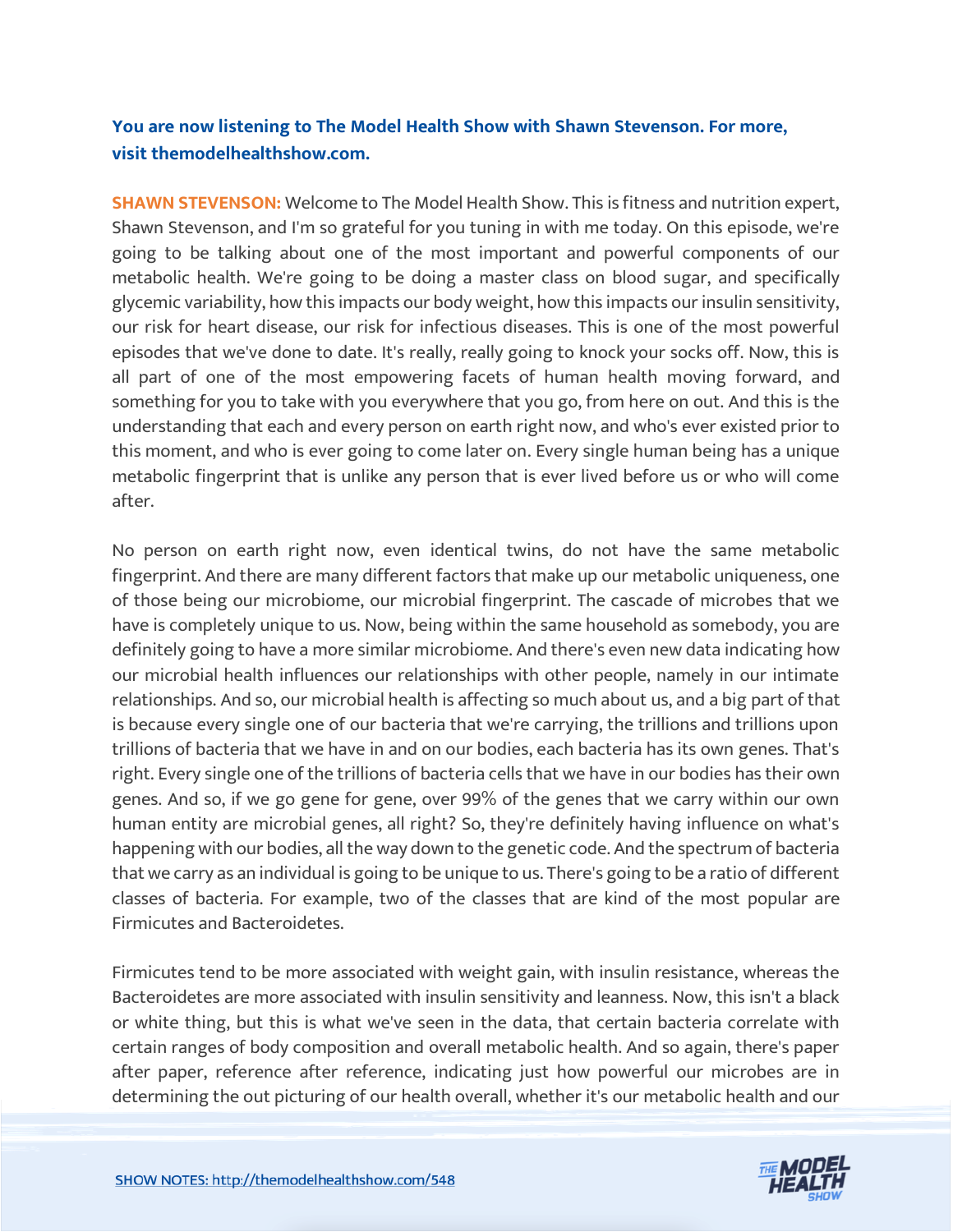body composition or even our brain health. And so having a healthy ratio of beneficial, friendly flora, and not getting overrun by pathogenic or opportunistic bacteria, is one of the key ingredients in having a healthy metabolism. So dysbiosis is one of the things that has skyrocketed in recent years where opportunistic bacteria are starting to really dominate and control our microbiome. Now, for myself, personally, of course, the number one thing is avoiding things that damage your microbiome, that damage your friendly flora. This can range from haphazard use of antibiotics. This could be from the consumption of herbicides and pesticides or rodenticides that all are now scientifically documented to be detrimental to our healthy micro. Specifically, one of the most popular pesticides in recent years is chlorpyrifos.

Now we have peer-reviewed evidence that chlorpyrifos has been found to cause disruption in the expression of your microbial genes, all right? Not just killing or damaging your microbiome but disrupting and creating abnormalities with gene expression of your microbes. Not that good. That's not good. And again, this stuff has been newly invented. It's a brand-new chemical soup. Cauldron, bubble, double, double, cauldron, bubble trouble. It's new stuff. We don't even know the long-term ramifications, and we're just getting this stuff sprayed on our food as if it's all good. And then we have to try to prove that it's harmful instead of the manufacturer being forced to prove that it is actually healthy, or at least inert. And so, again, our system right now is a little bit twisted, but, again, avoiding things like that, avoiding other common influences that can disrupt your microbial health and cause dysbiosis. Even over-consumption of things like chlorine. And I know you're not like, "Well, I'm... Let me get a sip of that Clorox. Let me get a sip of that bleach I heard is good for killing viruses." I know you're not that person. Well, we've got a pretty ample amount, if we go and look at how it starts to compile over the days, the weeks, the months, the years, coming through our municipal water supply. You're consuming chlorine.

So, these are all indicated. The consumption of hyper-palatable, ultra-processed foods feeds pathogenic bacteria. So, avoiding those things. But also, one of the things that I love and I do on a regular basis to support a healthy microbiome cascade is, I drink pu'er tea from Pique Teas. A recent study published in the peer-reviewed journal, Nature Communications, uncovered that a unique compound called theabrownin found in this traditional fermented tea, pu'er, has some remarkable effects on our microbiome. The researchers found that theabrownin is able to positively alter our gut microbiota that directly reduces excessive liver fat. Reduces lipogenesis of the liver. You're going to understand today in this interview how remarkable this is, all right? Because we're going to be talking about the liver in relationship to fat creation and blood sugar and more, so keep an ear out for that. But this is one of those things that's found to have a positive influence on the microbiota that control these things. Another study published in the Journal of Agriculture and Food Chemistry found that pu'er may be able to reverse gut dysbiosis, because it's been found to dramatically reduce ratios of [potentially harmful bacteria and increase ratios of beneficial bacteria.](https://themodelhealthshow.com/podcasts/dr-casey-means/)

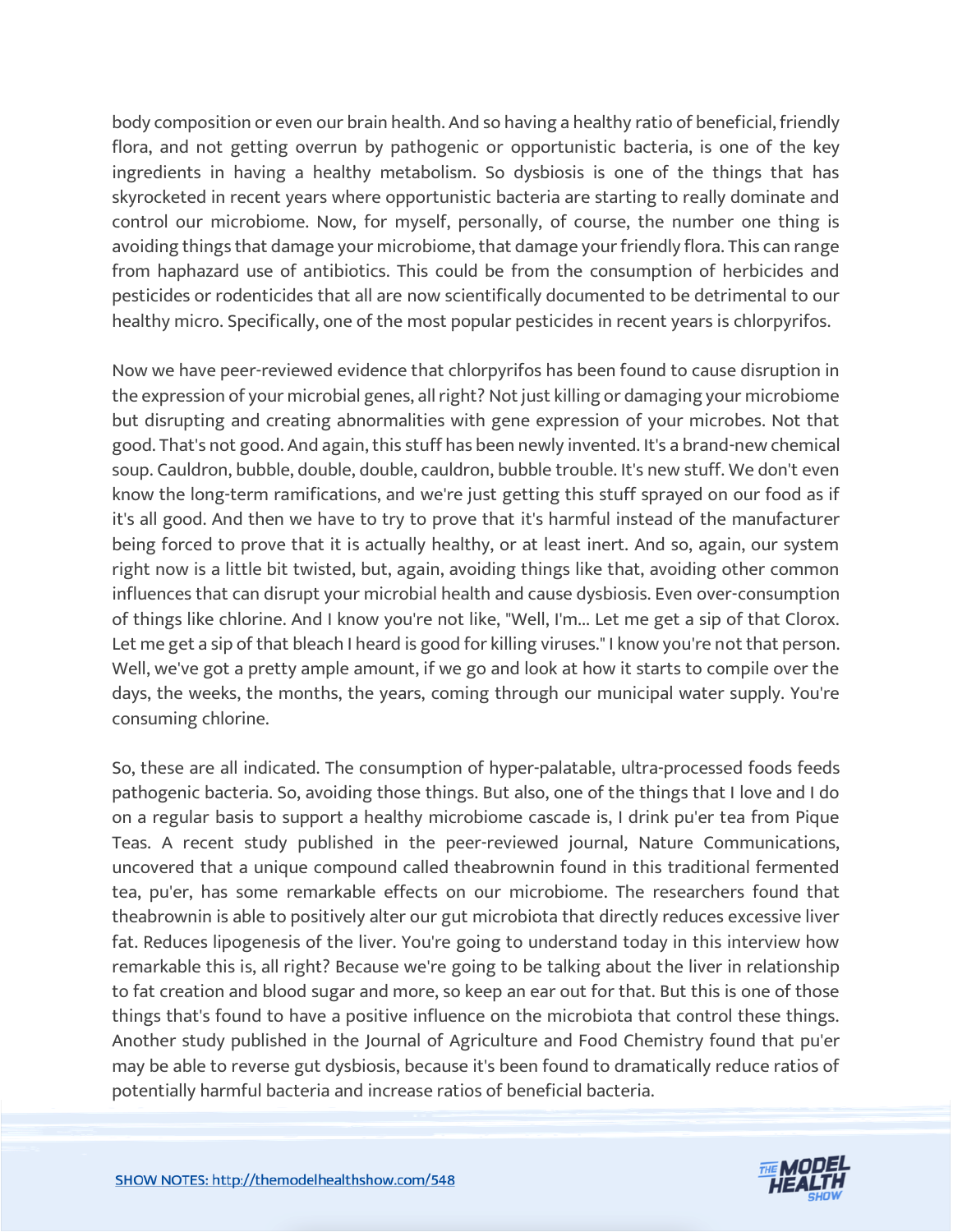But the quality matters a lot. Regardless of the tea type that you might be drinking, some of the commonly found things in conventional teas, even if they're organic: Microplastics, heavy metals, pesticides. Even if it's organic, just the cross-pollination. Toxic molds. Most companies are not testing for these things. But I drink the pu'er from Pique Tea because they do a triple toxin screening for the highest levels of purity. And it's wild harvested, so that antioxidant concentration is even higher, more robust. One of my favorite things. Head over there, check 'em out. You get a special 10% discount. It's exclusive with the Model Health Show. Go to piquetea.com/model. That's P-I-Q-U-E-T-E-A.com/model. And use the code model at check out, and you're going to get 10% off their incredible pu'er, and also their amazing... Their matcha? Off the charts. Nothing else could even touch it. And their ginger tea is one of my favorites as well. So many wonderful teas, all harvested the right way, triple toxin screened, just amazing. Head over there. Check them out. Piquetea.com/model. Now let's get to the Apple Podcast Review of the Week.

**ITUNES REVIEW:** Another five-star review titled, "Keeps Me On Track" by PinkFlamingo823. "I love this podcast. It's so informative. The guests are amazing, and your voice is so easy to understand. When I feel like cheating on my diet or feel unmotivated, I listen to an episode, and I get back on track."

**SHAWN STEVENSON:** Thank you so much for leaving me that review over on Apple Podcast. I appreciate it immensely. And keep them coming. If you get to do so, please pop over to Apple Podcast and leave a review for the Model Health Show. You can also do this on any platform you're listening on with... Just about. Spotify, I believe, just opened up for leaving reviews as well. Pop over, of course. Watch the video of this episode. We're doing some big things on YouTube. We just got the notice that our plaque is coming for 100,000 subscribers. Let's go. All right? So, we're doing some big things over there, so definitely pop over and subscribe on the YouTube channel. Got some exclusive stuff that's only on YouTube there. So yeah, lots of good stuff coming in 2022 and beyond. And listen, this episode right here? Timeless, classic, iconic. Our guest today is Dr. Casey Means. Casey Means, MD, is the Associate Editor of the International Journal of Disease Reversal and Prevention, and also the Chief Medical Officer and co-founder of Metabolic Health, the company Levels. She also regularly guest lectures at Stanford University, her alma mater. Her mission is to maximize human potential and reverse the epidemics of preventable chronic disease by empowering individuals with tools that can facilitate deep understanding of our bodies and inform personalized and sustainable dietary and lifestyle choices.

She's been featured everywhere from the New York Times to the Wall Street Journal, Men's Health, Forbes, Business Insider, and many more, and many published peer-reviewed articles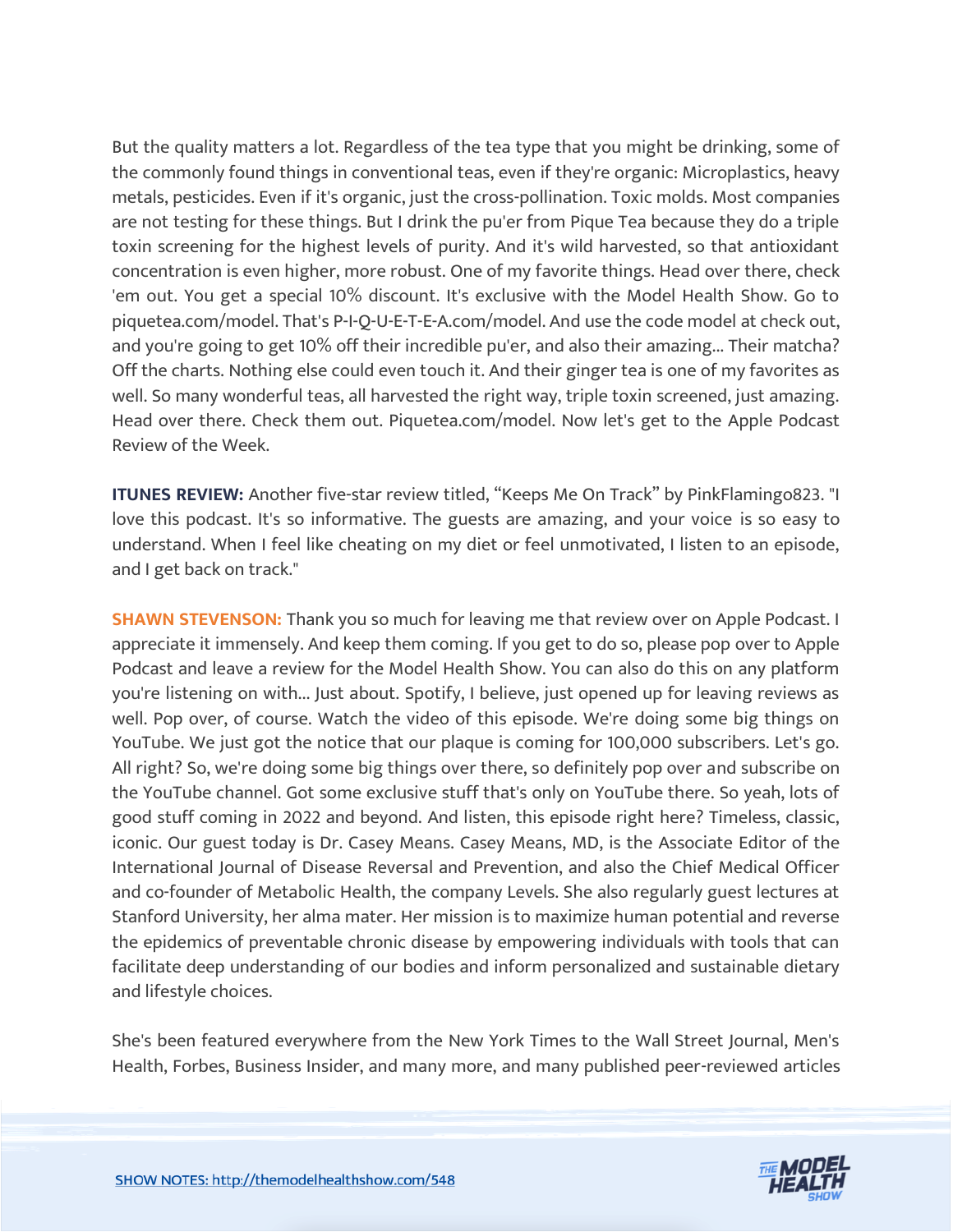as well, and is such a gift to have on the amazing Dr. Casey Means. Dr. Casey Means, welcome to The Model Health Show.

**DR. CASEY MEANS:** Shawn, thank you so on for having me.

**SHAWN STEVENSON:** It's my pleasure. Such a great opportunity to have you in. I am so pumped about this episode. I want to start by asking you what can our blood sugar actually tell us about our metabolic health?

**DR. CASEY MEANS:** Blood sugar is an incredible biomarker because it's a read out of so many different aspects of our health. Of course, food impacts blood sugar. When you eat a food with carbohydrates, it gets broken down, goes into the blood stream, and we're going to see that as a rise in blood sugar. But what a lot of people might not realize is that other things can cause an increase in blood sugar, like if we're stressed. Stress alone can cause cortisol to be released in the body, and that cortisol goes to liver and actually tells our blood sugar to raise. And the purpose of that is to provide energy for our body to mount a response to whatever that stress signal is. So, stress can raise our blood sugar. Exercise, of course, has a profound impact on our blood sugar because muscles, when we use them, that's a glucose sink. It takes glucose out of the blood stream. Sleep also has a profound impact on blood sugar. When we don't get enough sleep, our glucose can be more erratic, and can be more up and down and more spiky. Our microbiome has a profound impact on our blood sugar, and people with different patterns of microbial composition in their gut actually respond to different foods differently, in terms of how much their blood sugar raises. So, it's really this incredible read out in our bloodstream of so many different variables in our diet and lifestyle.

And so big picture, what it does is show us what's going on with our metabolic health. And we're hearing the term metabolic health so much more these days, thank goodness, because we're realizing that metabolism and our metabolic health is really one of these links and these connectors between so many of the different symptoms and diseases we're seeing today. Blood sugar is actually related to nine of the 10 leading causes of death in America right now. If you go to the CDC website and you type in "leading causes of death," you will see 10 different conditions, and nine of the 10 of them are either directly caused by elevated or dysfunctional blood sugar or are worsened or accelerated by dysfunctional blood sugar. So, you're going to see things like, of course, type 2 diabetes, which clearly is linked to blood sugar, but also things like cancer and Alzheimer's dementia. Alzheimer's dementia is now being called type-3 diabetes, 'cause it's so linked to blood sugar. You're going to see heart disease, which is directly linked to blood sugar. But you're also going to see things like respiratory infections. We know that respiratory infections, even things like influenza, the mortality and morbidity in these conditions are much worse in people with unstable blood sugar.

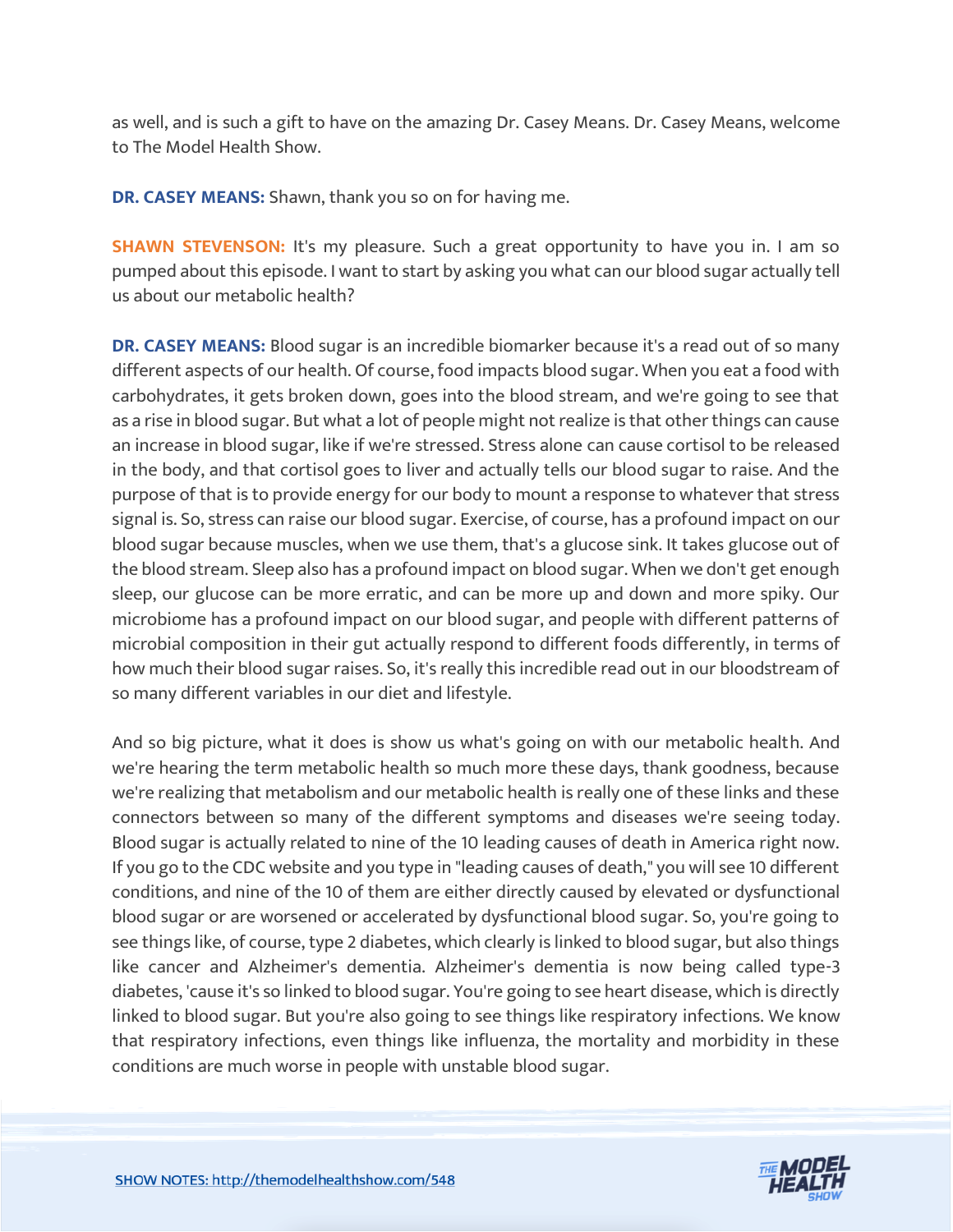So, blood sugar really is something that all of us need to be aware of. What's going on inside our own bodies, in terms of where our blood sugar stands? And I know you've talked about this on your show before, but right now, 128 million Americans, that's almost 50% of the country, have type 2 diabetes or pre-diabetes. So clinical dysregulation of blood sugar. If you're an American adult, you're just on a trajectory towards getting a blood sugar problem. And the vast majority of these cases are totally preventable, and they are so linked to increased morbidity and mortality from chronic disease. And so, this is just really low hanging fruit of this biomarker that we can track and manage to set ourselves up for current wellness, current performance, but also avoidance of chronic disease and increased longevity.

**SHAWN STEVENSON:** It's so powerful. That number is baffling. We're knocking on the door, about 50% of our society having type 2 diabetes or pre-diabetes. We're very, very close. And again, if we just use our basic awareness and look out at the world, we can see that we're not in a good place. And as you mentioned, I love that you brought this in here, that it's the leading cause of death. This is one of those things that if we're paying attention to helping to normalize or optimize our blood sugar, it's going to help to reduce the things that are really taking us out. Another one that's... And I had to look this up recently, but as of this recording, liver disease is number 11. So, it's knocking on the door, again, as jumping into that top 10 causes of death. And our liver is massively important in this grand scheme of things with our blood sugar as well. So, let's talk a little bit about how the liver plays into this.

**DR. CASEY MEANS:** The liver could not be more important when we think about blood sugar. This is really one of the key organs in our body that helps us manage our metabolism, that helps us process energy in the body. It's an organ we don't think about all the time. I don't think we're all walking around thinking about our liver, but it's one that we should. We should be thinking about our liver health really every single day. And one of the key things here is actually not just glucose, but it's fructose. So, fructose is something that we are getting way too much of in our culture, and if you think about table sugar and the sugar that's added to most processed foods, it's sucrose, and sucrose is half glucose, half fructose. So, we're getting this huge glucose and fructose load whenever we're really eating processed foods that have added sugar, and I believe that 70% of processed foods have some added sugar in them. So that's a ton of glucose and fructose, and what fructose does is it goes straight to the liver, and as it's broken down, it actually creates a by-product called uric acid.

So, fructose gets broken down, creates uric acid. And that uric acid in the liver actually goes into the mitochondria, which are the little energy-producing factories of the cell, and it causes oxidative stress. It causes this damage to the mitochondria that makes our mitochondria less effective at doing what they're supposed to do, which is producing energy. It creates cellular dysfunction in the liver, and so instead of actually processing glucose effectively, the [mitochondria, when they](https://themodelhealthshow.com/podcasts/dr-casey-means/)'[re dysfunctional, will turn glucose to fat. So, then we get fat build-up](https://themodelhealthshow.com/podcasts/dr-casey-means/)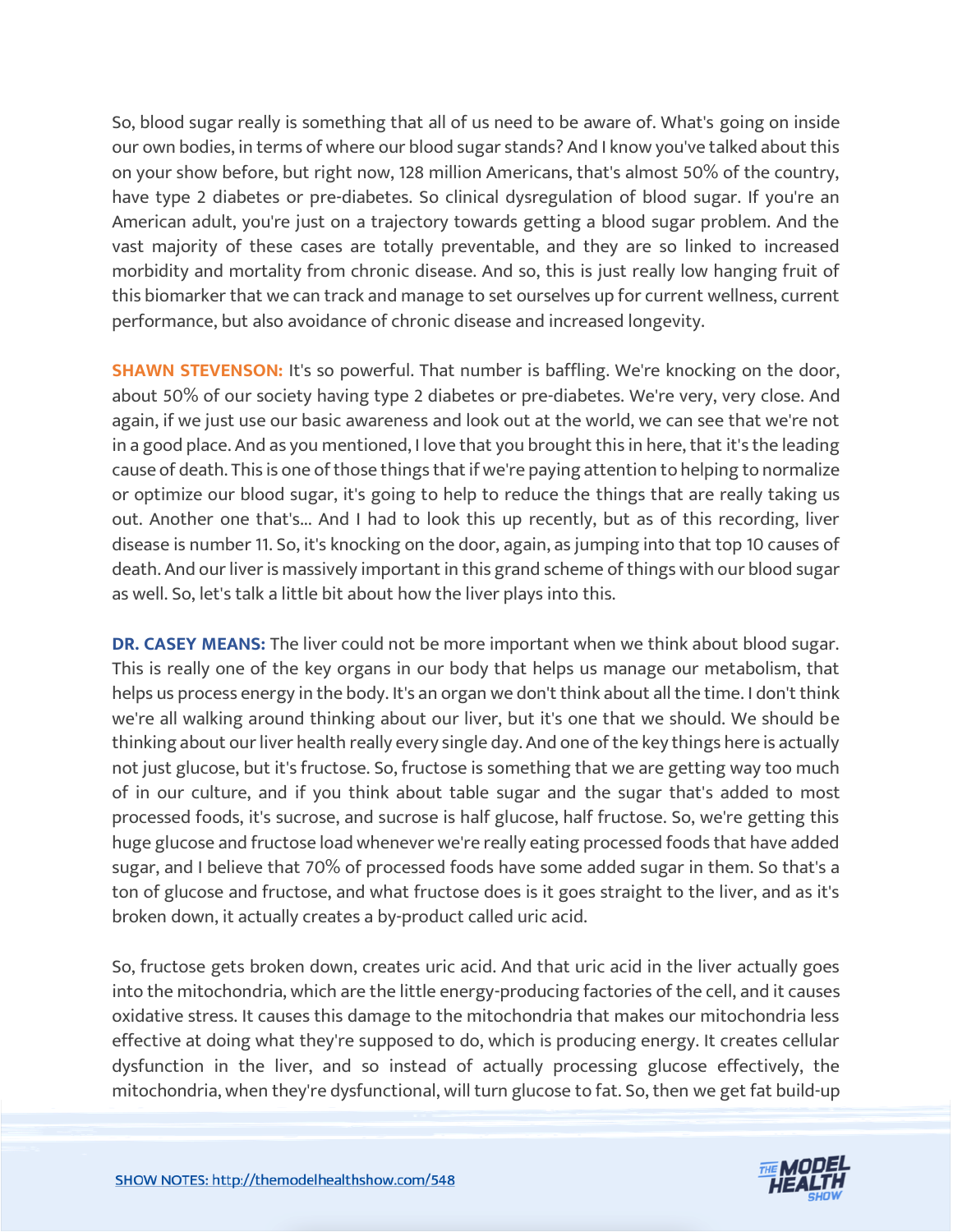in our liver cells, and we get fatty liver disease, which is now affecting over 30% of American adults. It's this silent epidemic that's happening where our livers are essentially becoming dysfunctional because of this huge amount of fructose that we're eating, therefore causing oxidative stress in our mitochondria, poor glucose management, shunting glucose to fat, creating organ dysfunction, and then what happens is our liver becomes insulin resistant.

That fatty liver disease causes insulin resistance in the liver. So now you've got this organ that essentially is resistant to this hormone, insulin, and I think probably most of your listeners are very familiar with what insulin does. But when glucose goes into the body, insulin rises to help glucose be taken out of the blood stream, shuttled into the cells for use. So, if the liver is more insulin-resistant because of what's happening with fructose, your body is having to push out more insulin to get the same amount of glucose into the cells. So now you've got basically dysfunction in taking glucose out of the bloodstream and into the cells because of that insulin resistance. So, because of table sugar, because of sucrose, because of this massive amount of sugar that we're eating in our diets these days, we're creating liver dysfunction, which is then causing and worsening glucose dysfunction all through this web insulin resistance. And you'll see many different stats out there about how much refined sugar we're eating per year, but some will say we're eating about, depending on the study and how you're measuring it, somewhere between 60 and 152 pounds of added sugar per year in our diet.

Probably 100, 200 years ago, you were eating less than maybe a pound per year. It just wasn't accessible. But now, because our government literally subsidizes the production of high fructose corn syrup and sugar, that's a whole other conversation. But we are eating so much of it. It's cheap, it's accessible, it's everywhere, it's in all our packaged foods, and so our bodies are overwhelmed with the substrate, and it's leading to cellular dysfunction that's setting us up for insulin resistance and glucose dysregulation. And the best thing we can possibly do, I think, for our health to just have a wide variety of benefits is to reduce that added sugar consumption, absolutely.

**SHAWN STEVENSON:** Yeah. You just said it, it's added sugar. We're not even talking about the naturally occurring sugar that's in the food stuffs as well. It's nuts to think about it, and this has consequences. And I'm a big proponent of us just looking at the results. Let's actually look and see, are we doing okay as a society? And I love how you articulated with the liver, and I want everybody... You might want to even rewind that back and listen again with this interaction with the liver in our blood sugar, because our liver, and I've said this before, this little kind of a parody, or beauty with the liver. If the name itself, live is in the name. Liver, without your liver, it's a wrap. Your liver and your brain are at the very top of the list, but our liver doesn't really get a lot of respect, and it's such a regenerative and forgiving organ as well. And so, you mentioned fatty liver disease, but specifically we're talking non-alcoholic fatty liver [disease. We knew about the devastation from alcohol with the liver, but non-alcoholic fatty](https://themodelhealthshow.com/podcasts/dr-casey-means/)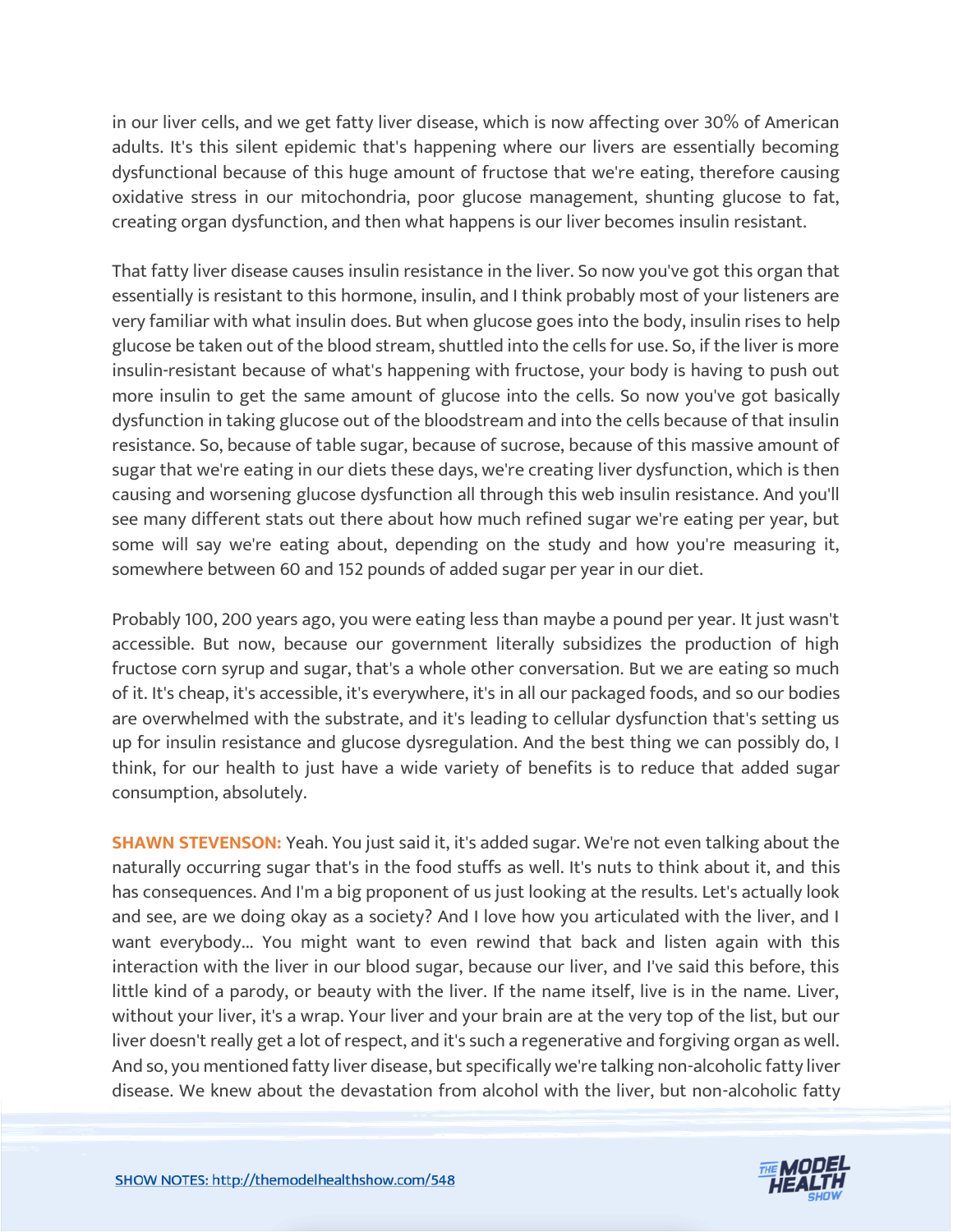liver disease, so this is really driven by our consumption of these added sugars, where the liver can just literally start printing out fat lipogenesis, and also with its really incredible intelligence, it's always trying to figure out how to keep you alive and keep you safe.

We've got this rampant blood sugar issue still. Your liver can start packaging things up and start printing out VLDL particles as well. So, let's talk about that. This is increasing our risk of cardiovascular disease.

**DR. CASEY MEANS:** Absolutely. So, when the liver is not working properly, we're not really processing glucose effectively, it's going to be converted to VLDL or Triglycerides, and this is a part of our blood panel that we all need to zero in on more. We may not always see VLDL on our blood panel, but triglycerides is something that we can look at that gives us a signal of this. And so your standard cholesterol panel is going to have total cholesterol, LDL cholesterol, HDL cholesterol and triglycerides, and our doctors are always going to focus on that LDL cholesterol, because this is the one that we have a medication for, we've got statins, but if you actually look at the odds ratio of risk for cardiovascular disease, triglycerides, which is this repackaging of sugar to fat, actually it's more correlated to heart disease, even than LDL, and this number, when I look at that number, if it's really above 100, I'm thinking that this person is probably... There's something going on metabolically that's a problem, maybe there's too much added sugar or fine carbohydrates in the diet, it's really a signal to me of something going on with blood sugar and carbohydrates, and what's amazing about triglycerides is that it can drop so quickly when we clean up our diet, and we avoid the refined processed foods.

I've seen patients actually drop their Triglycerides 100 points in a month from just cutting out refined sugars and refined carbohydrates, and that is just a ticket to having better outcomes in terms of diabetes, obesity, heart disease. So, something that's really a useful thing to do is zero in on your triglycerides, it's going to say on the lab slip that under 150 is normal or in the green, but really closer to 100 or less than 100 is where we want to be. So that's definitely an important lab test, and then of course, on the flip side of that is HDL, which people call our, are good cholesterol, we want that one higher, and right now, the average lab slip is going to say you want it somewhere above 40 or 50 depending on your gender, we really want that in the 70s, 80s, 90s. So, LDL, important, but zeroing in on HDL and triglycerides can really actually give us a better picture of our metabolic health.

**SHAWN STEVENSON:** Absolutely. And this is something that's so within our control, especially, when we're talking about triglycerides. And just to map that out a little bit more, so we're talking about very low dense lipoproteins, so this is the particle size, so this is more correlated with an increased incidence of maybe something getting stuck somewhere and creating a blockage, but at the end of the day, it's like what is actually tearing up our circulatory system [in the first place? It](https://themodelhealthshow.com/podcasts/dr-casey-means/)'[s sugar, triglycerides are a great marker for us to pay attention to, so this](https://themodelhealthshow.com/podcasts/dr-casey-means/)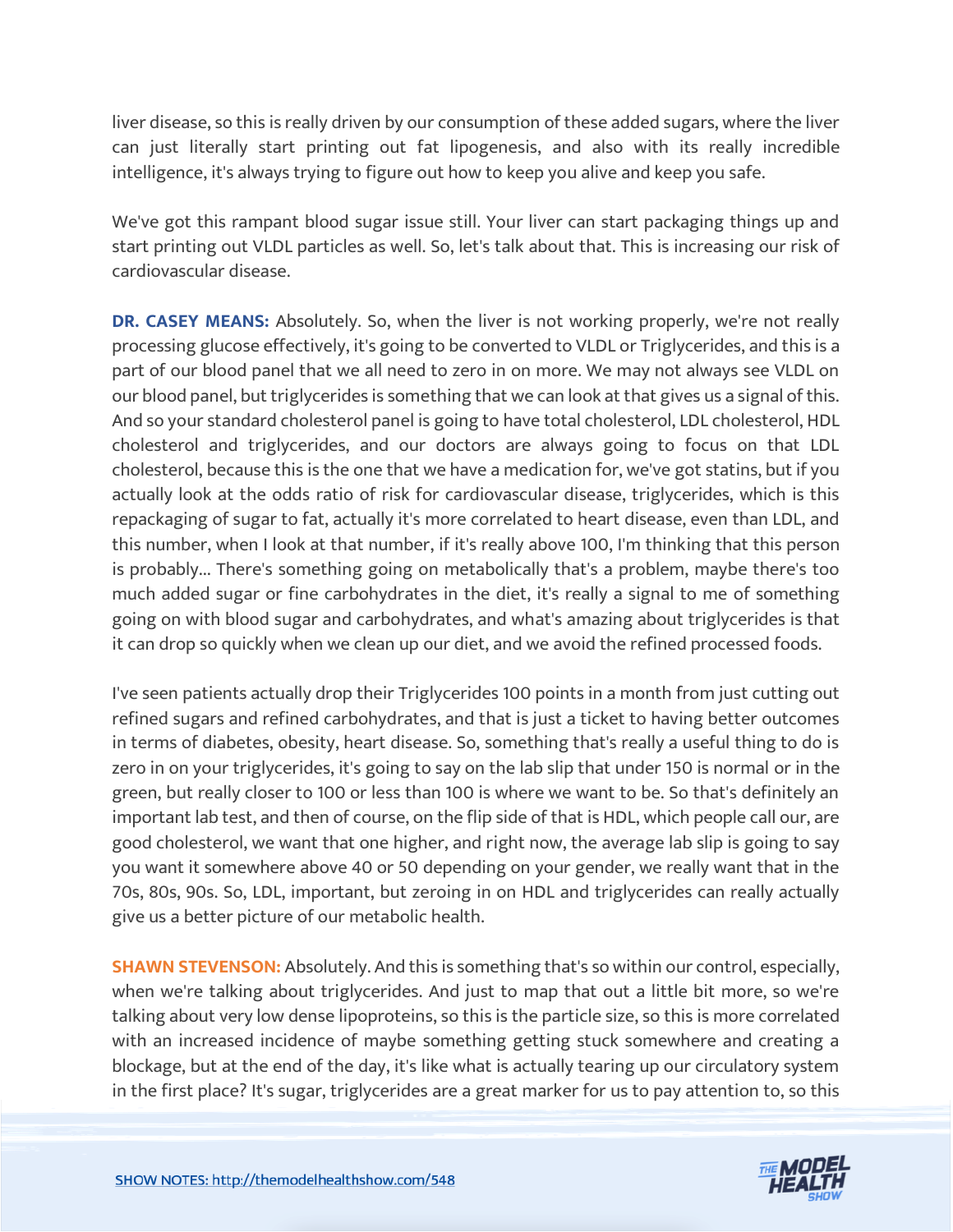is really turning things on his head, and I just want to dig a little bit deeper here, because cardiovascular disease, contrary to popular belief, is still the number one cause of death in the United States overall, and in this past year, in 2020, well, now we're jumping to 2022, but in 2020, on average, we were seeing about 630,000 deaths from heart disease, the last couple of years prior, it jumped up to most 700,000 and you've barely heard of peep about it, and a big causative agent here, if we're looking at, when we think about cardiovascular disease, I'm going off of what I was taught as well, looking at blood pressure, we're thinking about hypertension, and we're not thinking as much about the blood sugar, but it's the same blood, it's the same circulatory system that's handling all this stuff.

And so, could us targeting and helping to modulate and improve our blood sugar, could that help to dramatically reduce our risk and just these the number of people we're losing from heart disease?

**DR. CASEY MEANS:** Oh, unquestionably. Glycemic variability, which is the sort of fancy term for basically just big ups and downs swings in your blood sugar, so your blood sugar is changing all the time in relation to what you're eating and what you're doing, again, that's a read out of many different things like your stress, sleep, exercise, food. When it goes up and down in big peaks and valleys, that's called increased glycemic variability, and that's an independent predictor of developing heart disease, and there's many reasons for this. Those big swings in glucose, let's say you just sit down and eat a whole bag of chips, which has tons of easily accessible carbohydrates.

#### **SHAWN STEVENSON:** What kind of chips?

**DR. CASEY MEANS:** Just like potato chips, basically.

**SHAWN STEVENSON:** Okay, so just the regular Lay's.

**DR. CASEY MEANS:** Yeah. Or just really anything made with white flour or something that's going to have this easily accessible blood sugar, you're going to probably see that big spike in your blood sugar and that's glycemic variability, that's going to set off a lot of different processes in the body, potentially five processes all of which can contribute to heart disease, the first is that that can cause inflammation, the body sees this big spike in blood sugar, it's like, "What's going on? This is not normal, this is not our normal homeostatic baseline," it's a little bit of a threat signal to the body, so that big spike can cause inflammation, it can also cause glycation. Glycation is the process where sugar in the bloodstream, excess sugar, because they're so much floating around, it sticks to things in the body, it sticks to proteins, it sticks to fat, it sticks to cell membranes and causes dysfunction, you don't want sugar sticking [to things, and so when the higher concentration of blood sugar is present, it](https://themodelhealthshow.com/podcasts/dr-casey-means/)'[s going to happen](https://themodelhealthshow.com/podcasts/dr-casey-means/) 

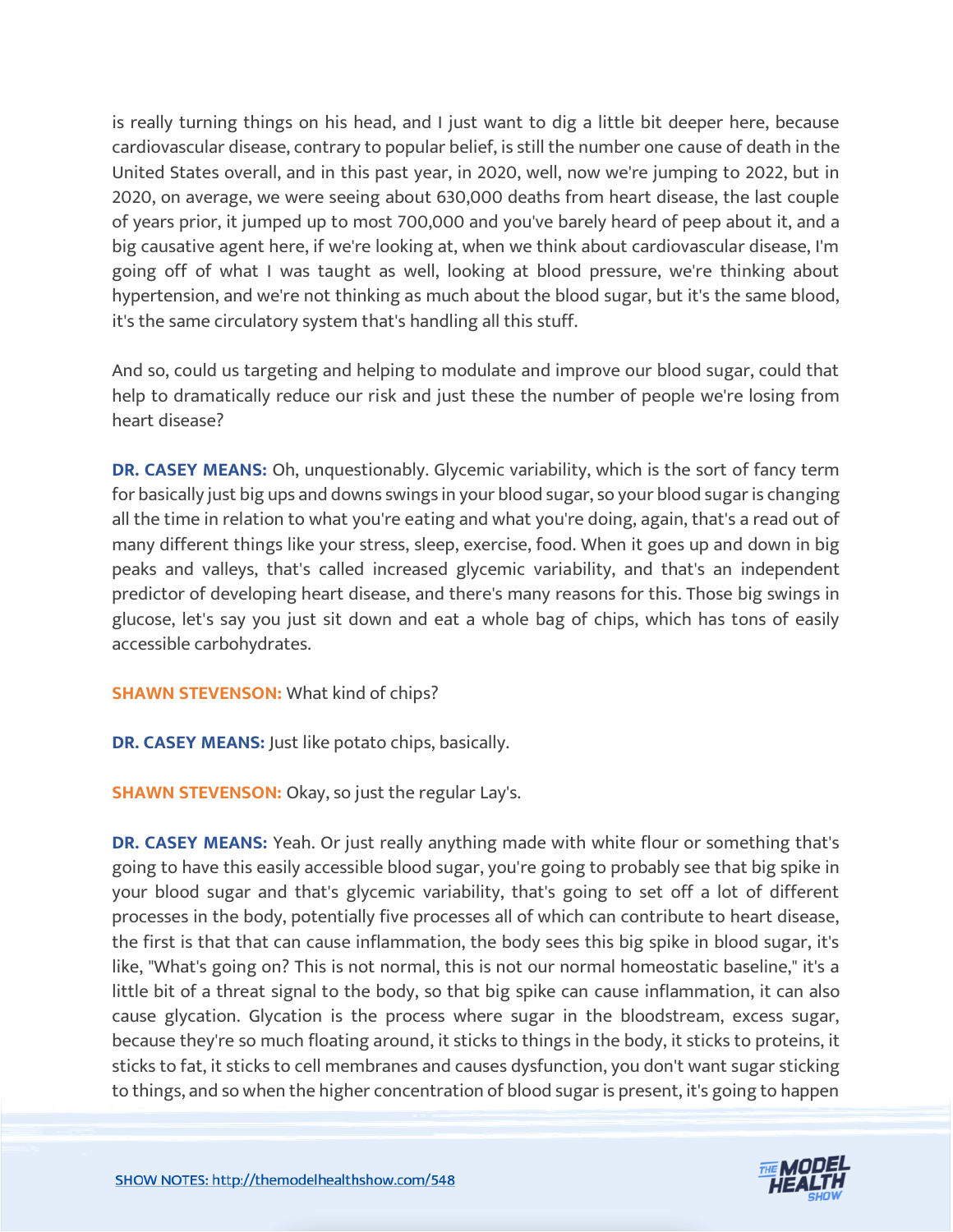more, and that causes cellular dysfunction. The third thing you do is cause oxidative stress, this is metabolic processes, when the body's sort of working harder metabolically, it's going to create metabolic by-products that are actually reactive free radicals and that is called oxidative stress, so increased glucose can cause more of that, which we know is also one of the sort of pathophysiologic root causes of heart disease.

And then the fourth thing it does, of course, is cause the body to release insulin. A big glucose spike is going to cause a big insulin spike, and typically the insulin spikes are pretty proportional to how big the glucose spike is, and so that again is the hormone that's telling the body, get the sugar out of the blood stream into the cells, insulin is that key that unlocks that ability. We have that big insulin surge over time, like we talked about earlier, that's going to generate insulin resistance over time, 'cause the body sees so much insulin floating around, it's like being forced to drive so much glucose in the cells, the cells are like, "Woah, stop, this is too much," and it actually puts a block on that signal and the body is like, "No, we got to get that glucose into the blood stream." So the pancreas, the organ that secretes insulin, starts pumping out more and more and more insulin to drive the sugar into the cells, but that whole ratcheting up process, that insulin resistance, that's really what drives us towards glucose instability, and insulin, aside from driving glucose in the cells, has many other effects in the body, so when it rises, that has an impact on things like heart disease, because one of its functions is like it's a pro-growth signal, it's a signal that tell cells to grow, it's anabolic.

And one place it can do that is in the blood vessel walls, it can create endothelial blood vessel growth and dysfunction kind of narrowing, and that of course can be related to heart disease. So, there are all these different things that happen just from blood sugar spikes that can lead to heart disease. And yet, how often do we hear about blood sugar as a thing that can improve heart disease outcomes? Very rarely, we actually hear so much more about salt and how that can impact things, but in my opinion, one of the best things, absolutely best things, we could do to reduce our heart disease risk is to get the blood sugar into a much more stable gentle rolling hills situation, not the big peaks and valleys. And that's one of the reasons I'm a big proponent of monitoring your blood sugar, is that if you can actually see how foods are affecting your blood sugar, see which foods are causing those big spikes for you, therefore causing those big insulins, so just you can learn how to eat in a way that keeps your blood sugar in that stable and more healthy, healthy range.

**SHAWN STEVENSON:** Casey, this is the number one cause of death in our country. And this is something we can do something about, but we've really been inundated even with our very sophisticated level of technology and advancements we've made, we're throwing drugs at the situation, statins, lisinopril, trying to target a symptom instead of proactively, what are the basic things that our genes expect for us to have a healthy expression? And just to put the [icing on the metaphoric cake here, when we](https://themodelhealthshow.com/podcasts/dr-casey-means/)'[re experiencing this insulin resistance, which](https://themodelhealthshow.com/podcasts/dr-casey-means/)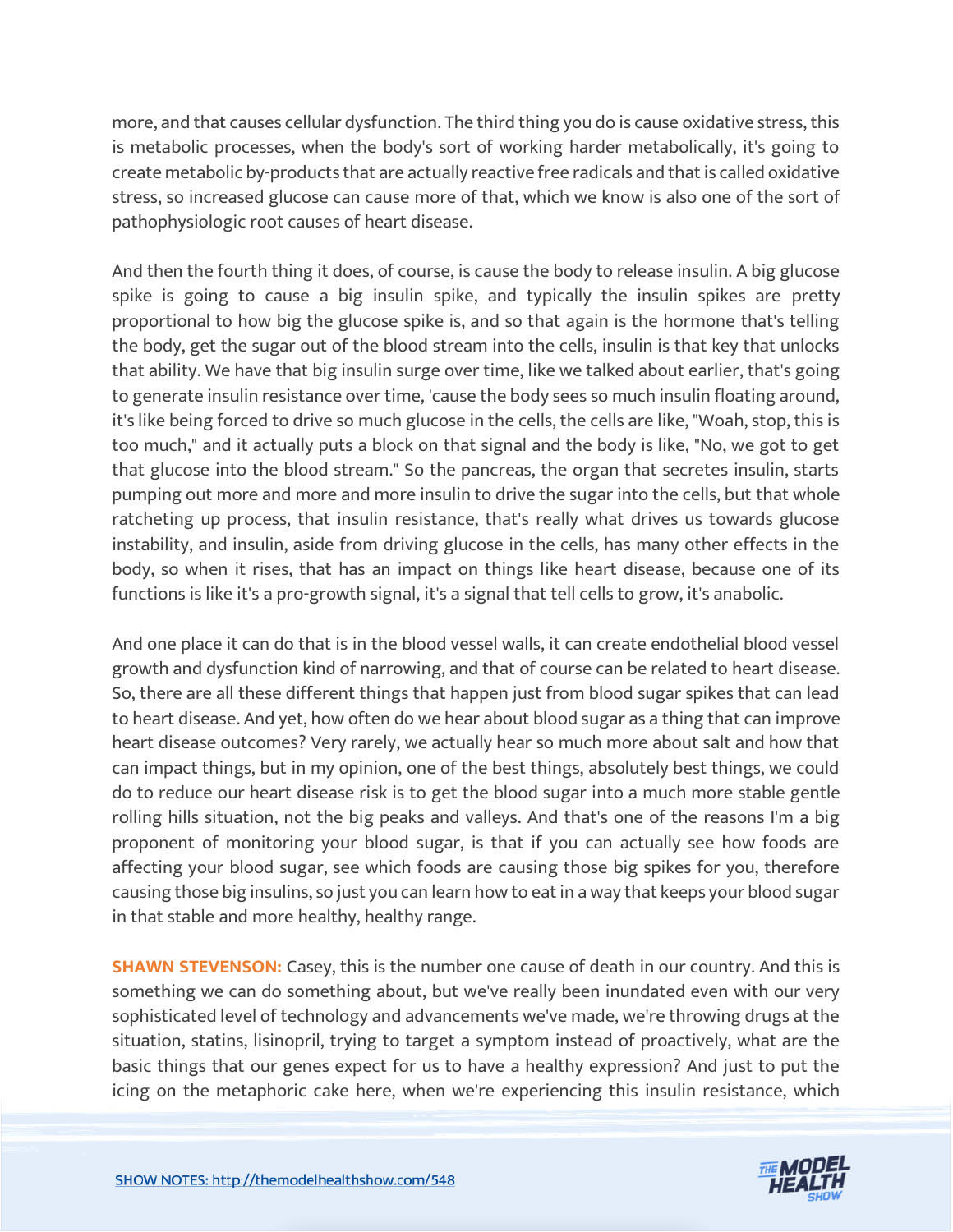organ is taking the brunt of this abuse is going to be your liver trying to manage and figure this stuff out, it's even responsible substantially for the breakdown of insulin as well, so this just compounds... Everything is existing within the same amazing body of ours, but we tend to compartmentalize things. And what's different about you and this is what I want to ask you about next is, if you could share your background and how you got interested in health in the first place. Was little Casey run around with the little stethoscope? And also, through your education process, unlike for a lot of our friends and colleagues, we see that, again, we're inundated with a certain way of thinking, you start to really pay attention to human nutrition at some point, so let's start with little Casey, what got you interested in health? And let's talk about your background and what got you to where you are now.

**DR. CASEY MEANS:** Yeah. A little Casey and adult Casey has always been completely in awe of the human body, it's one of the most beautiful complex systems in the universe, and I've always wanted to learn about it and understand it. When I went to Stanford for undergrad, I was so lucky 'cause it was right in the middle of the personalized genomics revolution, 23andMe was starting, the Human Genome project was wrapping up, and we were starting to really understand that more about our genome, but also that genes are not our destiny, that so many of the environmental factors around us, like what we eat, what we put into our bodies, what we expose ourselves to, the environmental toxins we're surrounded by, our sleep, our stress, our exercise, that all of these things actually change the expression of our genome, they change the folding of our genome, it's incredible, and that's something where we have agency, something about thinking about genes as our destiny takes away agency, but when we learn the impact of the environment on them, we realize there's so much that we can do to get the outcomes we want.

So I'm learning about this in undergrad, and one of the things that was really awe inspiring for me was the study of Neutrogenomics, which is the study of how food compounds, food chemicals go into ourselves and actually change gene expression, so then I started thinking, "God, we put a couple of pounds of food into our bodies every day, the average American eats one metric ton of food per year, that is all." We call it food. But what is it really? It's molecular information, it's all just chemical compounds that we're putting into our body that both build our body, but also tell our body what to do, it's so cool, and there's tens of thousands of chemicals in every piece of fruit that you eat. And what I kind of started to realize was that there are certain foods that do a lot of good for our genome and there's foods that don't, and it's often the beautiful plant foods that have all these little molecular compounds that go into ourselves and do amazing things. Let's just talk about turmeric, for instance, turmeric has curcumin, a chemical compound in it that goes into ourselves, changes the expression of the NF-kappaB pathway, which is one of our core inflammatory pathways in the body, it downregulates the expression of pro-inflammatory genes through this food.

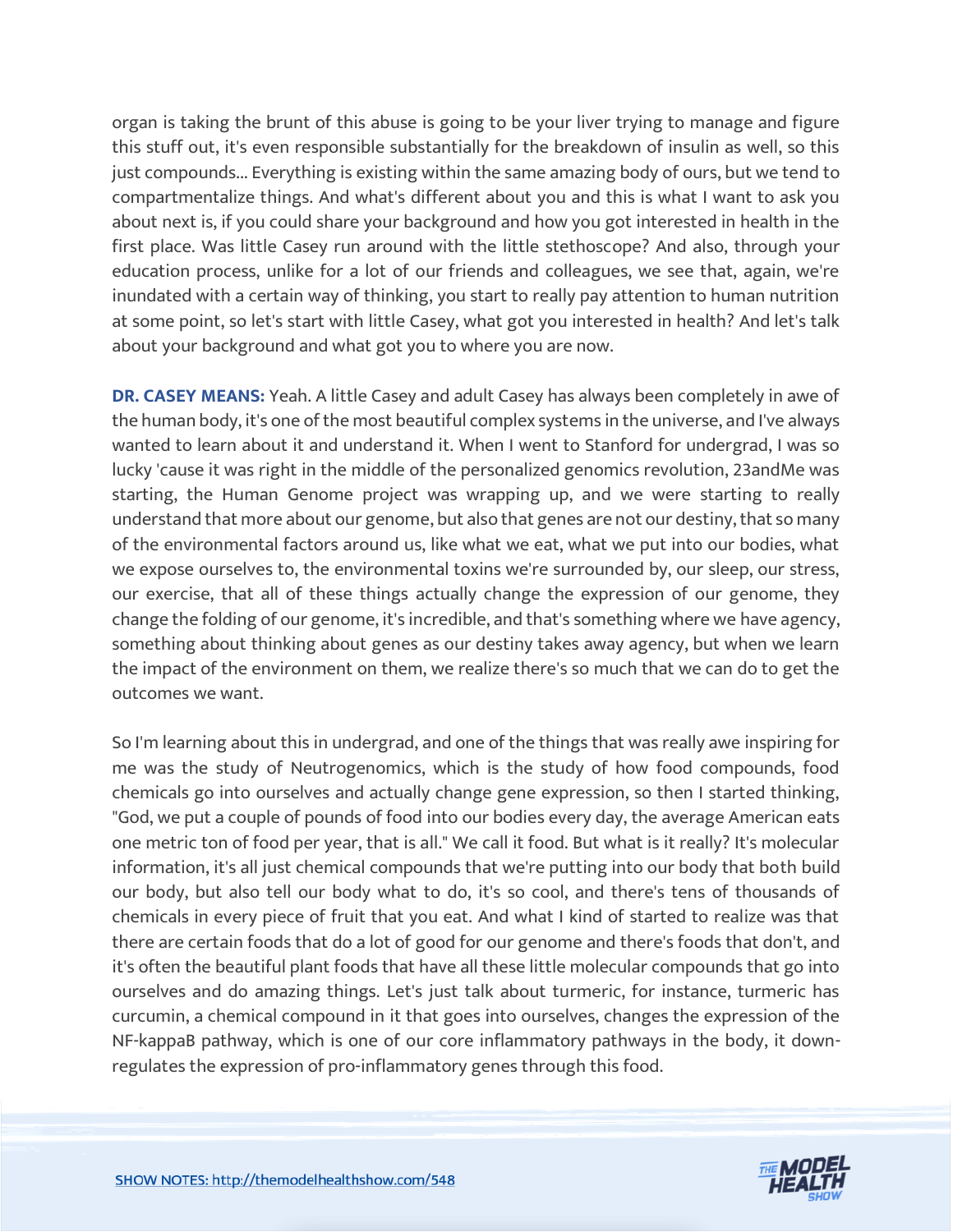That is power to know that because we know, of course, that inflammation is one of the root causes that link so many of our chronic illnesses, not to mention a baseline pro-inflammatory state is known to be associated with the worst COVID outcomes. So let me think about like, "Oh, there's foods that actually can down regulate this in our body." So flash forward, several years, I go to medical school, and then I go to residency and I did five years of training and I had a neck surgery, ear, nose and throat, and something that really struck me, so I'm four years in a medical school, a little over four years into my surgical residency, and I feel very far from that inspired college student that I was that was thinking about all the things we can do in our choices and our behaviors and our food choices to impact our health, because what I'm seeing and what I'm noticing is that everything I'm doing as a clinician, as a surgical trainee is reactive, it's about doing stuff to the patient, it's about waiting until diseases and symptoms emerge and then swooping in and giving a drug.

And if drug doesn't work, a surgery to sort of help manage what's going on, but I'm not doing anything in my practice, and I actually haven't really been trained in my medical training to think about what can the patient do, what can this individual do in their life to optimize their cellular biology, to maybe prevent us from getting to this place where they have to go to the operating room? And that was a real reckoning for me, sort of seeing how reactive the healthcare system is, and also how much we really benefit and profit off of being reactive. In our current healthcare system, the way the incentives are set up is that we get paid for volume for seeing as many patients as possible, generating as many billing codes as possible and doing things to the patients. Surgeries are very, very lucrative, but built into that structure is to really wait for things to emerge and then react to them, and I just really realized that that's not the type of medicine that I want to be practicing, it's very paternalistic, it's reactive, it's not really empowering the patient to stay out of the doctor's office.

Ultimately, for us to kind of fix healthcare, we need to fix health, and you can't fix health without fixing cellular biology, and the only real way we can fix cellular biology is by people making choices day in and day out that put the right conditions in the body to optimize health. And so, practically speaking, I was in the hospital, and I was treating all these conditions that were fundamentally rooted in inflammation, you think about things like, what does an ENT operate on? Sinusitis, laryngitis, otitis, thyroiditis, it's like all these itis-es, that suffix in medicine means inflammation and not once truly was I trained or taught to talk about why is there inflammation, what is causing this inflammation? I sure knew how to reach my prescription pad to prescribe steroids to tamp down that inflammation, I knew how to bust into a sinus or an ear and suck out pus, which is inflammatory infiltrate, inflammatory goo essentially. But I did not know what was causing that inflammation, and that is a problem. If I went to Stanford undergrad Stanford Medical School, I don't know why these people are getting inflammation, that's a problem.

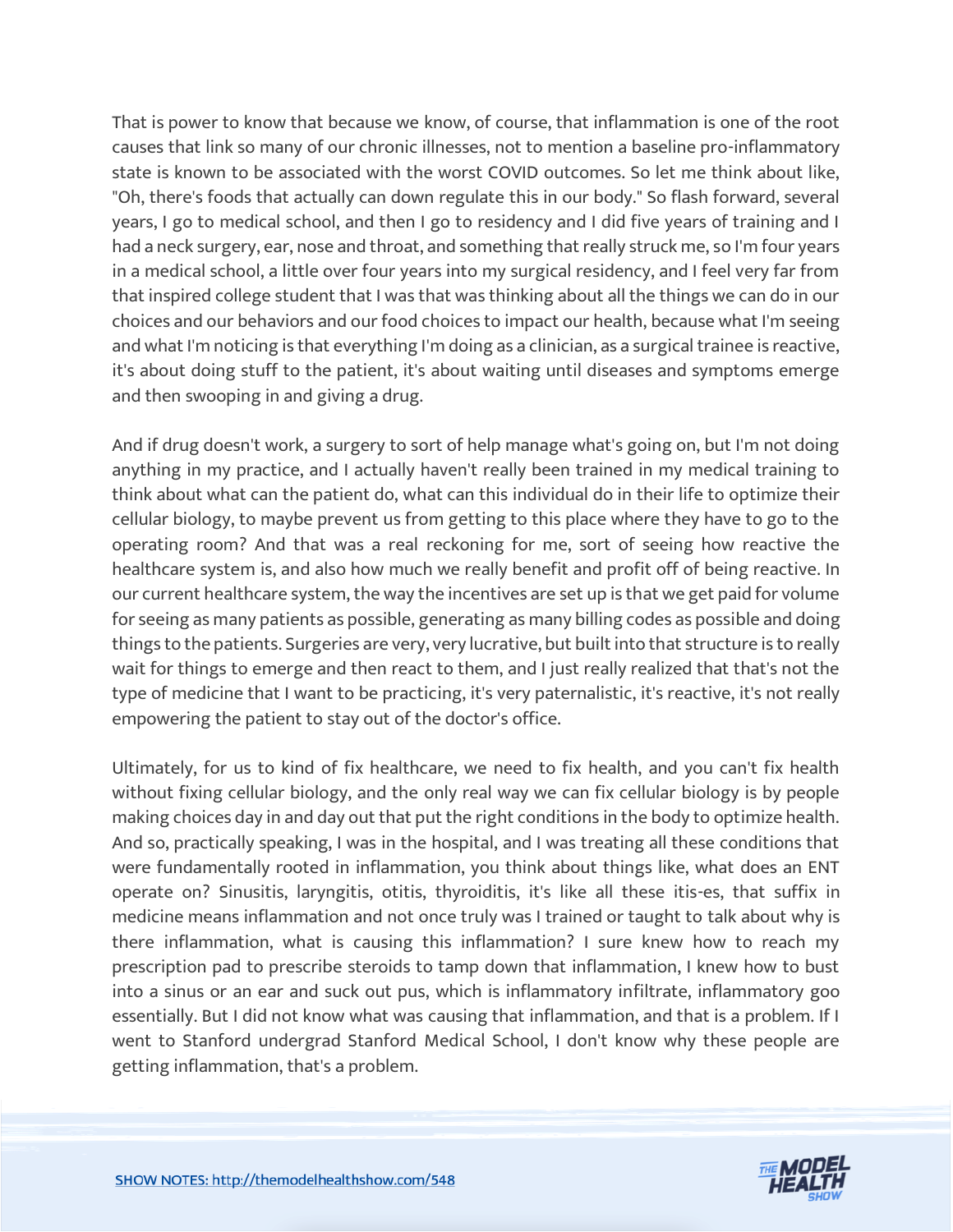And that really started a journey for me where I feel like I kind of woke up and I started just asking why for everything, and one of the things I realized was, "Okay, you look at sinusitis, for instance, and we have all these studies in England Journal of Medicine that look at the inflammatory cytokines that are in the nasal tissue that cause that inflammation that leads to sinusitis." It's things like interleukin-6 and TNF-alpha, these inflammatory cytokines. Then step back and look at all the other chronic diseases we're dealing with in the country, obesity, diabetes, heart disease, Alzheimer's, the same inflammatory cytokines are upregulated in a lot of those diseases, and yet in our current medical system, there's 42 medical specialties, we're all focused on these little teeny parts of the body, I'm focused on these tiny little ear, nose and throat, totally missing the forest of the trees on how there's a huge amount of connection going on between all these different systems, and what that really woke me up to was more of sort of a systems biology approach to medicine, what are the things that are linking disease, not just treating everything like separate things and separate silos where we play Whac-A-Mole medicine with each medical specialty?

What is connecting things? And when you look at that level, there is just a handful of core physiologic pathways that are leading to the majority of chronic disease we're seeing, inflammation being one of them, metabolic dysfunction being another one of them. And so, long story short, I thought, "How do we attack at that level? How do we look at the connections between diseases and start really helping people figure this stuff out?" Because when it comes down to it, the way to approach these core pathways is to help people figure out what decisions to make in their daily life that optimize their physiology. So that's how to eat, how to sleep, how to manage stress, how to exercise, how to optimize your microbiome, so it became really my life's work to figure out how to empower patients on the frontend to make the decisions in their life that actually lead to better physiology. And so totally left the surgical world and really focused on how to empower people with their own health information to make better decisions, and that's, of course, what led me to start my company Levels with my amazing four co-founders and to really focus more on a root cause approach to health that is patient-empowered and that is proactive.

**SHAWN STEVENSON:** You're the best, by the way. Let me just say that first and foremost, you got into the field to help people, and you just articulated so wonderfully, and we've heard this again and again from many of our friends and colleagues, that the way that things are constructed, it doesn't mean that you don't have a huge heart and a desire to serve, it's just we're lacking a certain skill set, and also the system itself that we're operating within, there are so many constraints, there's a standard of care, and also we're operating on volume and not quality often times, and we're coming in at the very end of things instead of like, let's proactively make sure we don't even get to this place in the first place, which would overall, of course, save the healthcare industry, which is \$4 trillion business here in the United States, so [much more money and lives are going to be saved. So, it](https://themodelhealthshow.com/podcasts/dr-casey-means/)'[s just reframing things, and so for you](https://themodelhealthshow.com/podcasts/dr-casey-means/)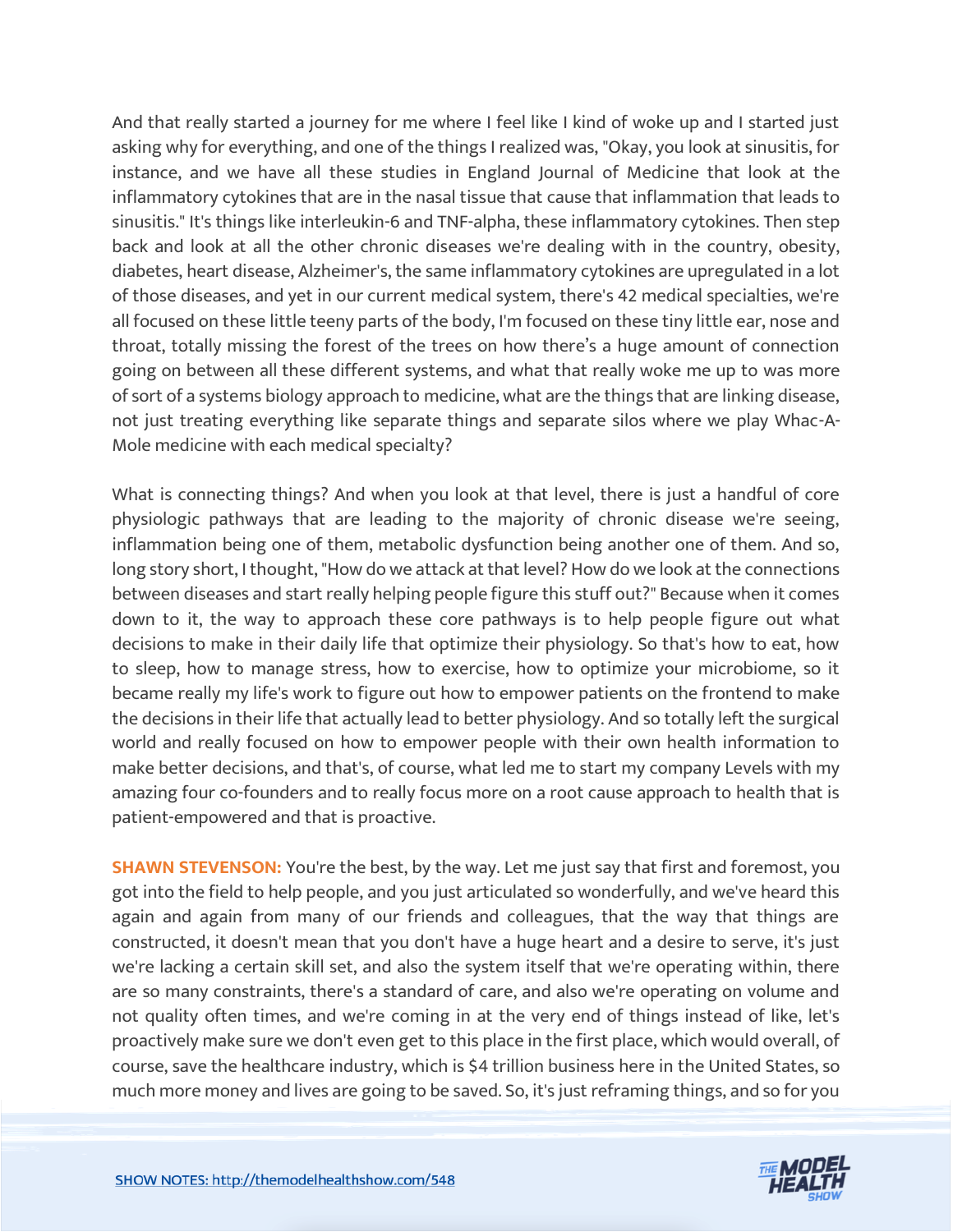to have the audacity to look at things in my big passion, well, one of my big passions has been Nutrigenomics, Nutrigenetics for about 15 years, just really looking at that from that lens and understanding we might have a...

I mentioned lisinopril earlier, for heart-related issues, cardiovascular issues, that we're talking about grams and micrograms of influence versus pounds of food, which one of these things is going to have... And not to say that the drug doesn't have its place, but which thing is going to have the biggest effect? And so, starting to look through that lens, but you mentioned Levels, which I have my Levels on right now, monitoring my blood sugar, and it's just been so enlightening to... And also, my wife uses Levels as well. And to be able to have this feedback and really for me, it's more of an affirmation. Because once you're really in tune with your body, which ultimately that's what it is, you're empowering folks to understand their body more, not to become neurotic and find another thing to worry about, but to pay attention to notice patterns and to optimize patterns for yourself. So, let's talk a little bit about Levels and what it does and some of the information that it can give us.

**DR. CASEY MEANS:** Sure, absolutely. So Levels is a program that allows people access to this amazing little device, a bio-sensor called a continuous glucose monitor, which like you said, you wear on the back of your arm and it stays on the arm for two weeks and it's measuring in the background your blood sugar, 24 hours a day, seven days a week, sending that information to your smartphone and letting you see in real time exactly how your food choices and your other lifestyle choices are affecting your blood sugar, which we know is so important. And in doing this, it's really the first time ever that we've had closed loop bio feedback on what we're eating. We've got that metric ton of food per year, and we don't really know what it's doing to our body. If we go into the doctor's office and let's say our blood sugar is a little bit higher, or our cholesterol is a little bit higher, they're going to say, "Oh, eat better, exercise more." But what does that mean? It really doesn't give us a lot of control or power in understanding things, and a stat that's really fascinating to me is that 49% of Americans go on a diet each year, so the 49% of Americans are trying to do better with their diet, and yet as a country, we are just getting sicker, we're getting heavier, our life expectancy is going down, we're going to be more depressed in the face of rising healthcare costs, so there is an effort, outcome mismatch.

And I think one of the big reasons that's the case, is because we don't really know what the food we're eating is doing to our body, and unfortunately we have to rely on generic recommendations from our doctors, or we follow a nutritional ideology, and we've got, of course, these warring voices in the healthcare space, I'm sorry, in the nutrition space, about what we should eat, there's a nutrition war is going on, so it's very confusing, and confusion makes people doubt their choices, and then we've got this rampant food marketing culture that can basically say anything they want on the boxes, without us really knowing what the [truth is, and so in the face of that ecosystem, having this kind of closed loop relationship where](https://themodelhealthshow.com/podcasts/dr-casey-means/)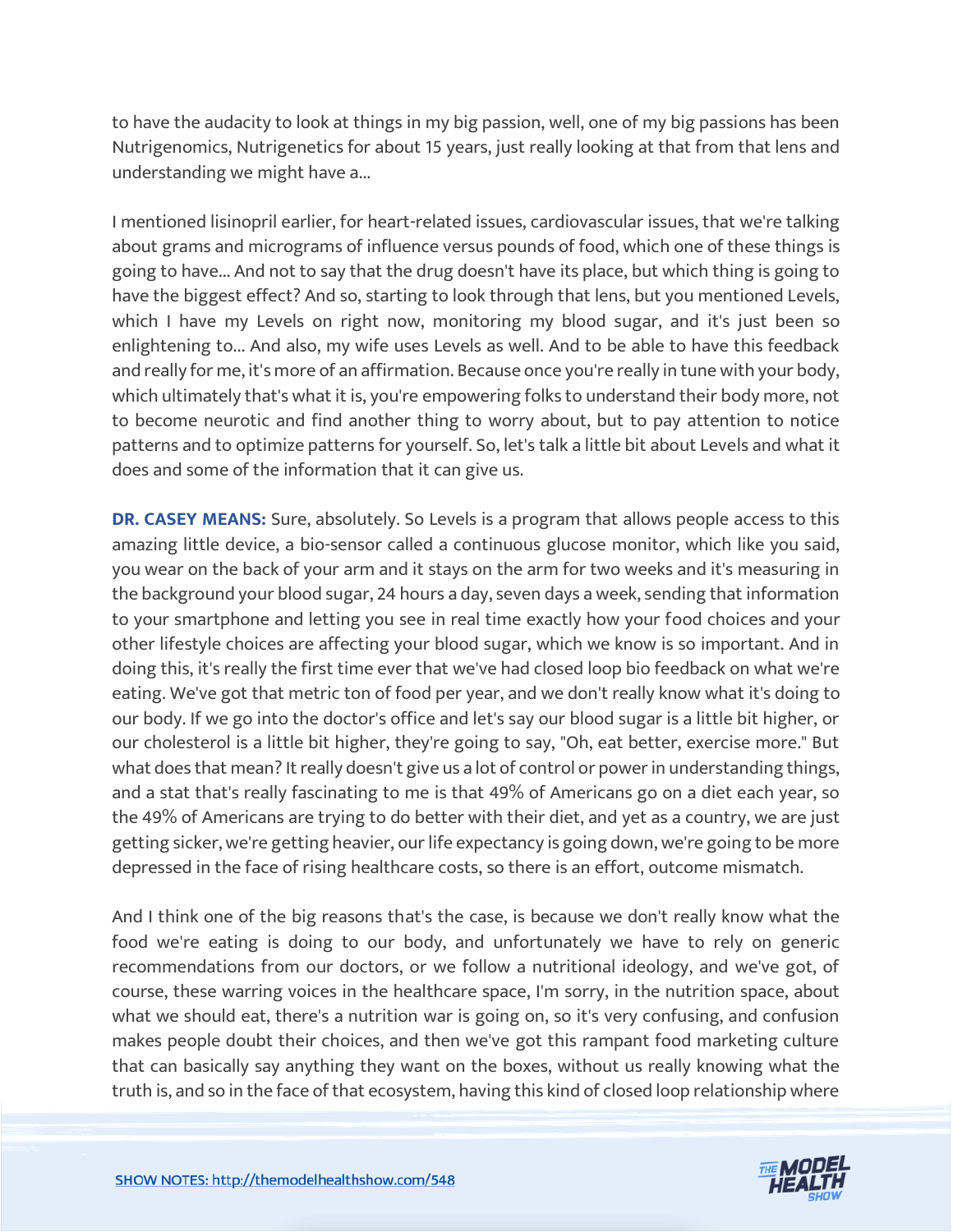you can eat a specific food, and know exactly how it's affecting your blood sugar, this key metabolic biomarker in 10 minutes, and maybe you've been dieting for 30 years and nothing's working. And then you eat your breakfast, let's say you eat oatmeal with a little bit of blueberries and brown sugar, you see that your blood sugar goes up 80 points, which would be a really, really high rise.

You can say immediately, and in one time, of just checking this food with your continuous glucose monitor, "Oh, this food isn't working for me, this food is likely causing a big insulin surge in me." And we know that one of the many functions of insulin is that it blocks fat burning in the body, we've talked a lot about insulin, but aside from shuttling glucose into the cells and being an anabolic hormone, another thing that it does is signal to the body to not burn fat, it's a signal, "Oh, we've got tons of energy around in the form of glucose, why would we tap into our fat stores?" It blocks fat burning. So, if you see that big spike with your oatmeal breakfast, and you're trying to lose weight, you can immediately say, "Oh, this might not be the best breakfast for me for the goals that I have, and to be able to cut it. And oatmeal, of course, if you go into the store, it's going to say, heart healthy, a great source of whole grains, your doctor might say that it's... Really go on any website that says, what's a healthy breakfast? It's going to say, oatmeal, but if it's causing an 80-point glucose spike for you, it is not a healthy breakfast for you, and that's what I learned for myself, actually.

I had about a 75-80 point rise from just totally plain oatmeal, so no question, it's not a heart healthy food for me, because glycemic variability, big spikes, independent risk factor for heart disease. I'm putting my body through this roller coaster, not to mention after a big spike like that, usually what you have is a crash, 'cause your body has released all that insulin, that huge insulin surge, it causes you to soak up all that glucose that just spiked, and often you can have a dip after that, and that's called reactive hypoglycemia after a big spike, and that's often when people feel that post-meal crash, that lethargy like an hour or two after a meal, and they kind of need to take a nap after lunch or after breakfast, that's often when you look at your data, right when you had that dip after a big spike, so if you can figure out how to actually stabilize that spike, make it more gentle, you're not going to have that crash, you're going to feel better throughout the day, and so I think the biggest thing is just really figuring out the personalized diet for you, and being able to cut through just the super loud voices in food marketing, in the nutrition wars, and figure out what's right for your individual body.

And there was this amazing study that came out about five years ago in the Journal Cell that was called personalized nutrition by prediction of glycemic responses from the Weizmann Institute in Israel. What they did was, they took 800 non-diabetic healthy people, they put continuous glucose monitors on all of them, then they give them standardized meals, so they all ate the exact same thing. Say, macronutrients and calories, everything. And what you'd [probably think would happen based on our conventional understanding of blood sugar is that](https://themodelhealthshow.com/podcasts/dr-casey-means/)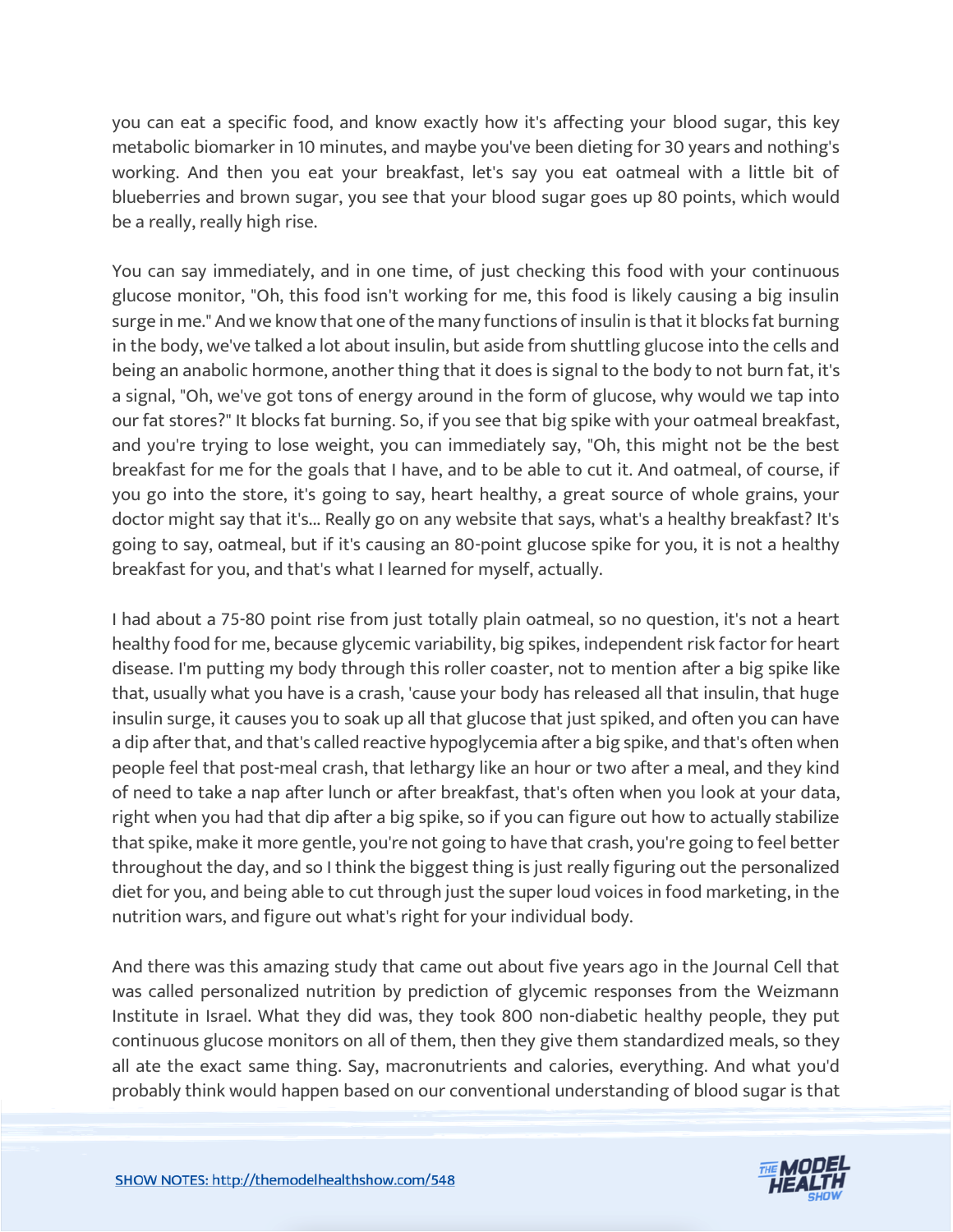everyone's blood sugar would spike the exact same amount, because they're all eating the exact same food, and if you think about things like the glycemic index chart, what that sort of tells us is that, oh, each food has an inherent property, an inherent quality of how much it will raise blood sugar, but the opposite happened, people were all across the board with these same foods, so let's say they had these standardized cookies, some people would have no glucose response to it, other people would go up 100 points in their glucose.

And some people actually had equal and opposite reaction to different foods, so if you gave a person A, a banana and a cookie, they might spike to the banana and be flat for cookie, and person B would be the opposite, and then they looked at what actually was determining those outcomes, and they came up with over 100 factors in the body that might impact why people respond differently to different foods, and one of the big ones is microbiome composition that we've already touched on, so there is this personalization of diet that I think can be really, really powerful, and there may just be land mines that we aren't aware of that are thwarting our goals, whatever they are, our weight, performance, avoiding the chronic disease, with just a quick look at your data, you can kind of figure this out, and I think bigger picture, the thing, you really nail the word, it's about empowerment, there's two different worlds we can live in, there's a world where you live your life based on what people tell you to do and what is normal, and you're kind of at the mercy of that external input.

Or there's a world in which you can trust your own body, your own data, your own intuition and make choices for yourself, and honestly, that's the world I want to live in. That's power. I think a lot about patients who have to go into the doctor's office and kind of wait for the doctor to tell them what's going on with their own body. Each year, their doctor might say, oh, your blood sugar is two points higher than it was last year, oh, it's five points higher than it was last year, one day they're going to go into that doctor's office and a bomb is going to be dropped on them that you now have pre-diabetes, or you now have type 2 diabetes. When we have access to our own personal data day in and day out, not only can we figure out things like our diet, but we also can understand the trajectory of our health better, we own that process now, and the idea that someone could actually have that information and never go into the doctor's office and have this surprise bomb dropped on them, they go into the doctor and they say, Oh, I know what my blood sugar is, and it's in a stable and healthy range, you're guaranteed to not have some bomb dropped on you, and that is so exciting to me.

That really changed the relationship between patients and doctors, and it just really thrills me to think that patients could have more agency and empowerment in the face of this, unfortunately, several industries that in some ways benefit off us not having that information. Obviously, the food industry certainly benefits us not really knowing how the food is affecting us, and then the healthcare system benefits from us not being able to access this data [ourselves, where they are in control of ordering the labs and prescribing the medications and](https://themodelhealthshow.com/podcasts/dr-casey-means/)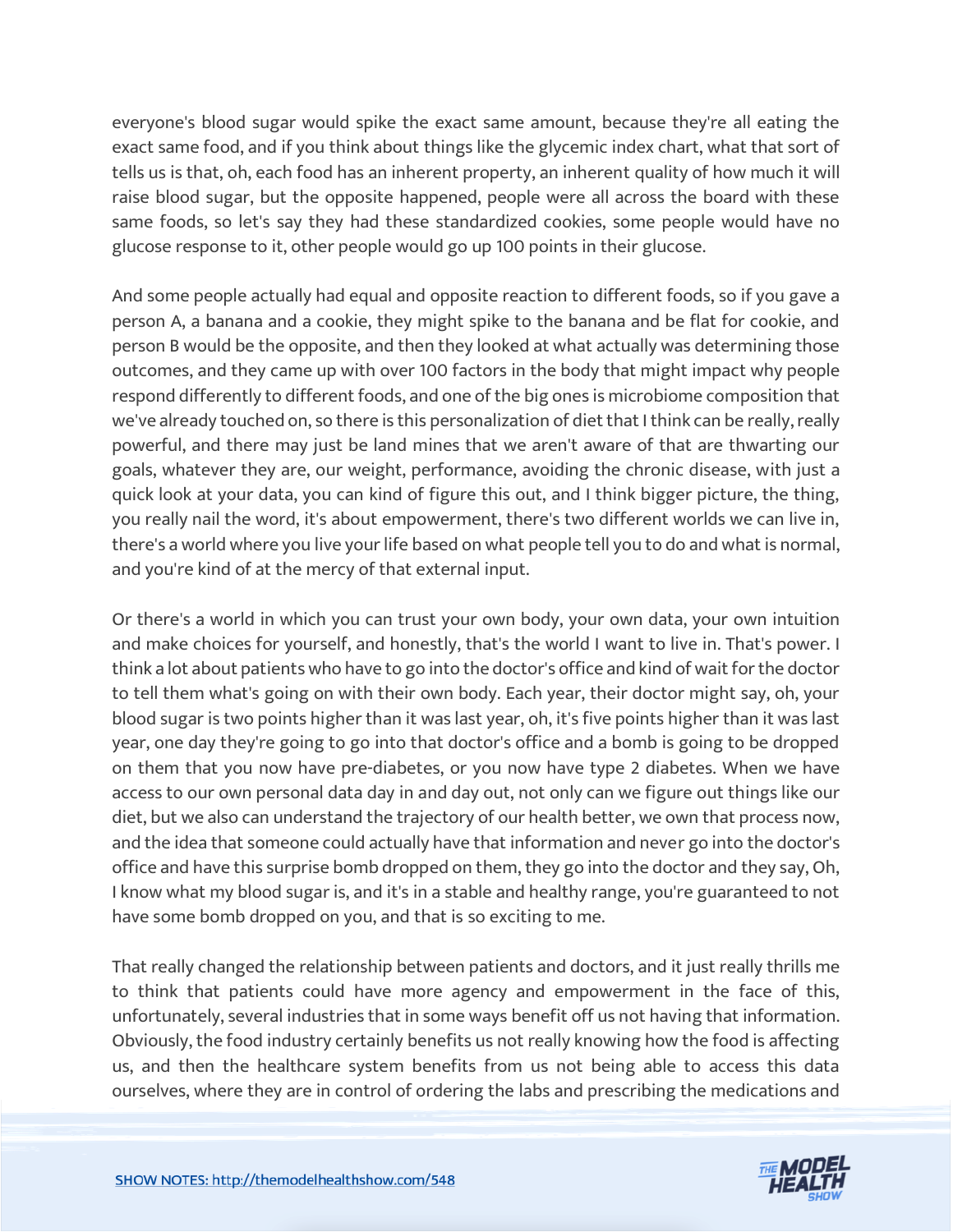whatnot. So, it just really excites me to think about a population that has more information and can make these choices for themselves.

**SHAWN STEVENSON:** Yes, and this is a great use of technology. Something that's empowering, and I love that you put emphasis when you said these words when you were talking about the trial you ran, plain oatmeal, you said, this is the response for me.

#### **DR. CASEY MEANS:** Yeah.

**SHAWN STEVENSON:** Which it could be different for someone else. And this is what it's all about. Personalized nutrition is the thing I've been... Prior to The Model Health Show being in existence when I was in my private practice, that was a thing that I was advocating, and I just thought it was obvious, but I got to be honest, in the beginning, if I was into something, that's what the patient would be into. If I'm like, vegan raw food, that's what you're going to do, because I think that this is the greatest thing ever. If I'm keto, that's what you're going to do, because I think it's the greatest thing ever. But thankfully, I kept an open mind, an open heart, and I could see, wait a minute, this thing is working great for this person or these people over here, but it's not working for these folks over here. What is it? And just having that inquiry and starting to open my mind and understand that what we really need is nutrition that's right for us, right now in this moment. And understand that that is probably going to change. And so, this is where we start to get equipped with tools like this, and that data in the study from the Weizmann Institute is so fascinating.

I actually talked about it in my latest book, in Eat Smarter, because it is so eye-opening and also empowering for us to understand, hey, we've got all these great diet frameworks, and there's a lot of in-fighting taking place because everybody thinks that their diet framework is the end all be all. And that's the problem. We're fighting about minutia at the top and missing on the fact that most people are consuming a load of processed foods, and that's really the issue we all need to be collectively working together on, just getting folks back to eating real food and being able to pay attention to what's right for us right now. And right now, Levels is currently running a closed beta program, there's like 160,000 people on the wait list, and because this is exclusive with The Model Health Show, because you are a listener of The Model Health Show, you're going to get to jump the line and to utilize Levels, and again, this is exclusive for us, go to levels.link/model, that's L-E-V-E-L-S.L-I-N-K/model.

And you get to jump the line, you get to jump the line, you get the VIP, you're rolling up to a club, come right in. You get to jump the line and to take advantage, and right now and be a part of this incredible beta process, and the technology is already so wonderful. I've gotten so much if folks can see on the video, you could see a little... I know my sleeves look tight, but you [could see the Levels and there](https://themodelhealthshow.com/podcasts/dr-casey-means/)'[s a great sticker to cover it up, so you could exercise, shower,](https://themodelhealthshow.com/podcasts/dr-casey-means/)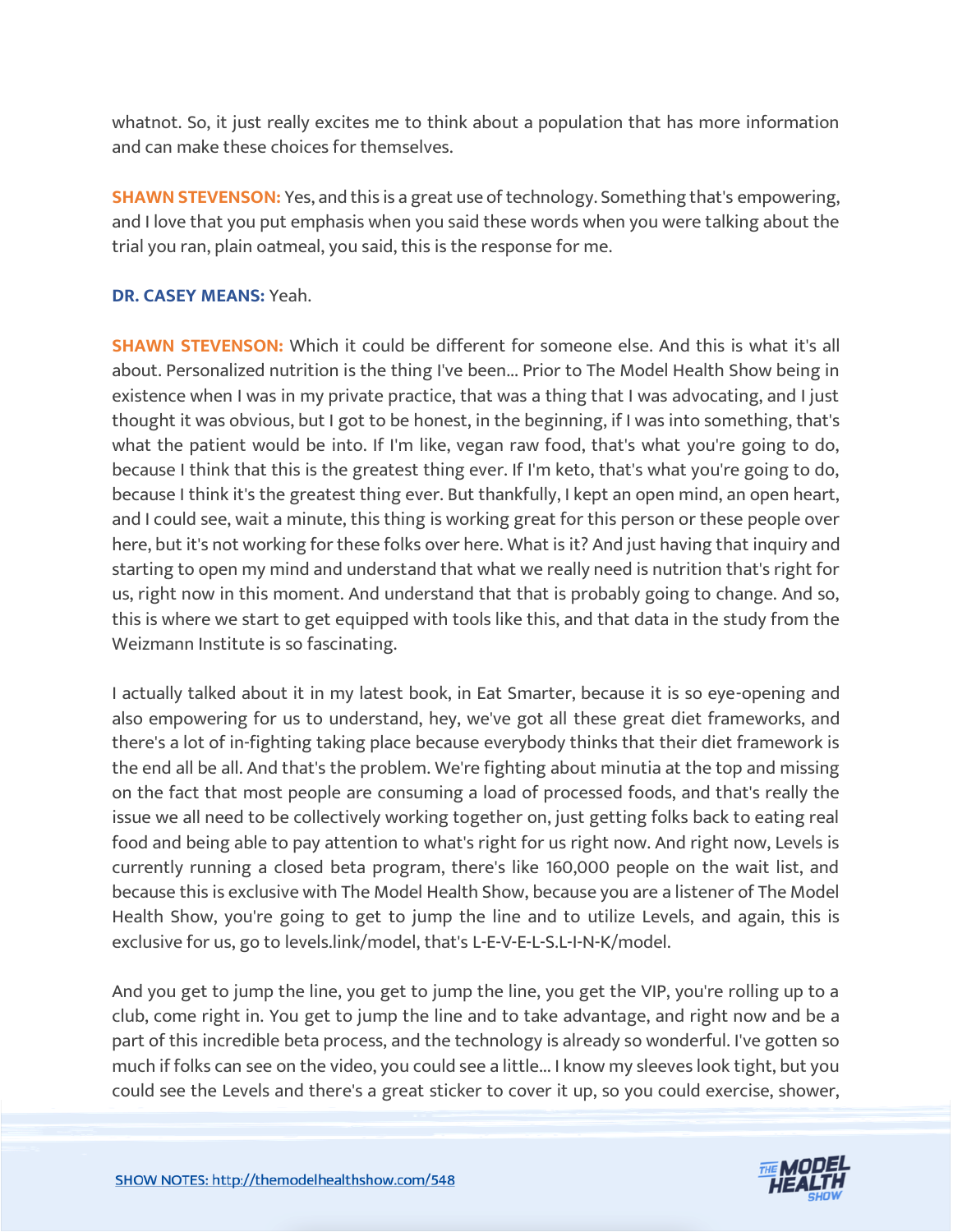all that stuff as well. And I just want to, first of all, thank you for that, and allowing us to be able to access this right now and to get this data. And so, the next thing I want to ask you about, is utilizing Levels and the great dataset you already have, you could see patterns, and again, this isn't about being erratic or this is the end-all be-all answer, but you guys did get a great accumulation of information about what are some of the most problematic foods for folks as far as creating some disorientation with their blood sugar. So, let's talk about what some of those foods were. I know that you mentioned oatmeal, so was that one of those... We'll just give us, if you can, maybe the top five foods that maybe even were surprising to be problematic for the most folks.

**DR. CASEY MEANS:** Yeah, absolutely, so one of the things that we see, certainly across the board, is that processed foods cause a large spike, these ultra-processed foods based in refined grains and flours and whatnot, and sugars, and we'd expect that, but we actually also see that there's a lot of foods that we typically consider to be healthy, which actually cause a really large glucose spike, so some of the ones in our dataset that have been really high spikers are things like grapes actually, sweet potatoes, oatmeal, corn. Funnily enough, Acai bowls are one that get logged a lot, that have a really big spikes, these are foods that have lots of nutrients in them, of course, they're beautiful plant foods, but when eaten in isolation, tend to cause a really big glucose spike. So that leads us to something else that we've really seen in the dataset, that when we balance meals and balance foods that have high carbohydrates, we actually see a much lower glucose response, so often adding fat, fiber and protein to a carbohydrate, actually causes a more gentle rise in glucose, it slows down digestion, fiber actually may decrease the amount of total glucose you even absorb from the food, protein also slows digestion, and so balancing foods and meals with other macronutrients and not eating naked carbohydrates is something that's really helpful for a lot of people.

The difference between an apple alone and an apple with a little bit of almond butter and maybe some chia seeds sprinkled on top, is actually can be a really big difference, and that's why, I think, we see something like grapes being such a high spiker. Grapes are something you often just sort of eat by the handful on their own, you're not really pairing it with a lot of other protein sources usually, or fat or fiber, and so we just see these really, really big rises, but another thing that we see that's really kind of interesting is how you can take like a food category and see that there's quite a big spectrum in responses, so for instance, like sushi. People who just log sushi in the Levels community tend to have quite a large glucose spike, well over 30 milligram per deciliter rise after sushi, but people who log sashimi, which is of course this fish without the rice, another thing you could order at a Japanese restaurant, have a very low glucose response, less than 10 milligrams to deciliter, so maybe that kind of gives us the information of like, I'll order more sashimi and less of the rolls with the rice, and then there's this whole new category of sushi that some people are doing, which is cauliflower rice

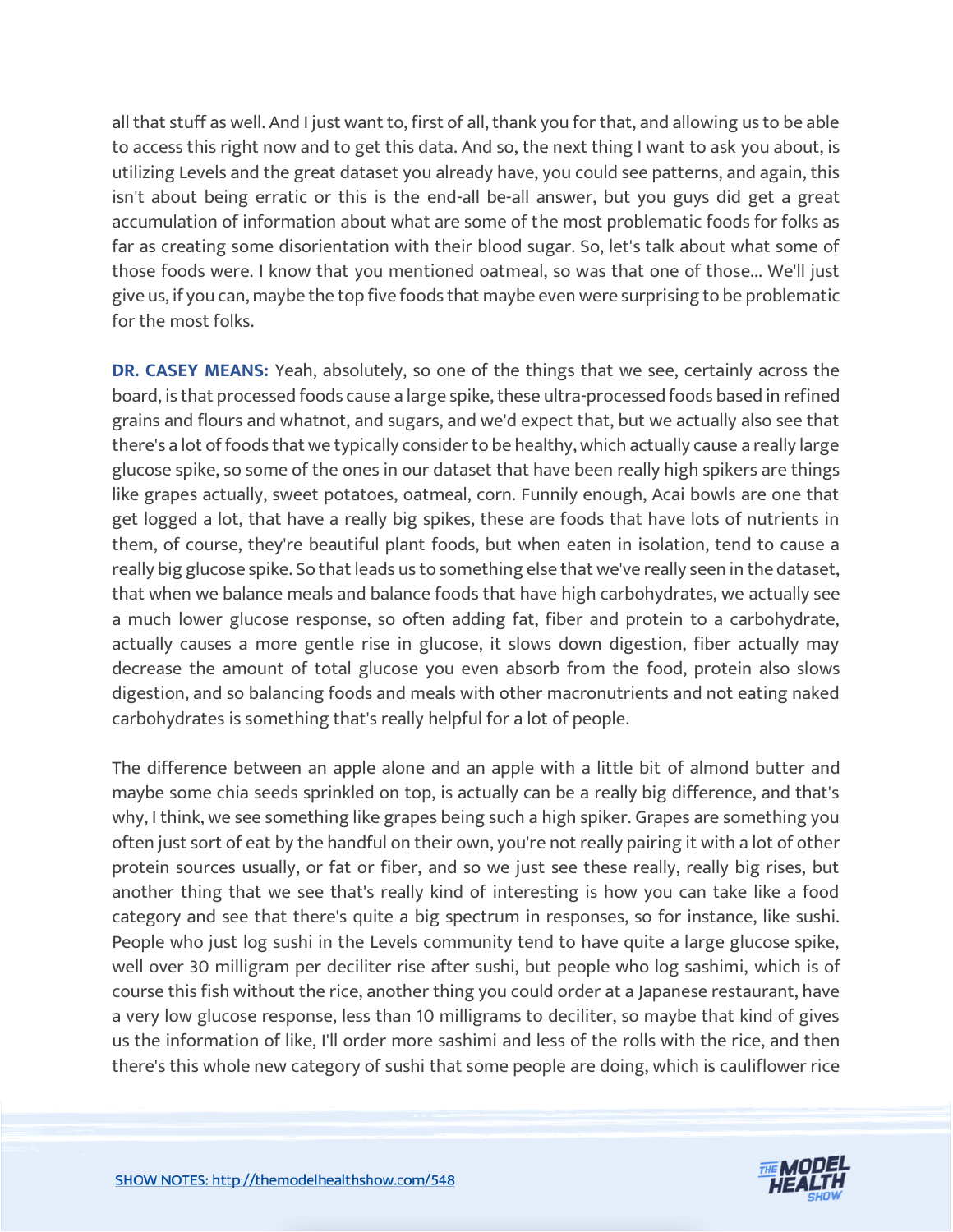sushi, which actually tastes totally delicious, and I make it at home and I love it, which has virtually no glucose response, even though you're still getting these beautiful Sushi rolls.

And so, it helps you kind of think through, what am I going to order at a restaurant if my goal is to keep my glucose more stable, more flat? One that's really fascinated me is nutrition bars, so you go into Whole Foods or Erewhon or whatever, and there's like 100 different bars you can get, like lunar bars, cliff bars, bulletproof bars, quest bars. There are so many. How do you choose? You're just like looking, which box is prettiest, which has the best claims on it, whatever, well, we can see in our dataset just like a total spectrum from bars that have virtually no glucose response, to bars that have really high glucose response, in fact, I won't name names right now, but some of the healthy nutrition bars that are in sort of a nice brown paper wrapper, that look like you should take it camping or something like that, have a much higher glucose response than a Snickers bar, and then there's other bars like the bulletproof bar, quest bar, perfect keto bars, that have virtually no glucose response.

So what I get so excited about is thinking that the future of nutrition is going to be people being able to make these choices in the grocery store based on data, not based on food marketing, not being at the whim of these industries who want us to buy this food, but actually making a decision based on data, not only their own data, like the bio-feedback loop they've had by testing something and seeing what worked for them, but on population data, what was the response to this over 10,000 people, over a million people, we have 51 million glucose data points in our datasets, 1.5 million food logs that have been logged, the power of people being able to tap into what's happening on a population level, these foods... I think that's going to be the future of nutrition, I think in five years, it's going to seem very like quaint and outdated to choose your foods, not based on objective biometric data that has been tested both in you and in a large population, you can imagine, right now, we Google some recipe we want to cook for dinner, and a million recipes pop up, and we usually pick by how many stars does their reviews have, and does this have any ingredients I don't want to eat?

But, we're just a couple of years probably away, maybe less, from a time when there's actually going to be another section there that says, this is how the population responded to it in terms of glucose rise, and then you can test it for yourself, and find your own data about that, and that to me is power, that to me puts the power in the hands of the population and totally out of the power of the food industry. And I think it's going to open up radical transparency that's going to be demanded by people for both the healthcare and the food system saying, don't try and just sell this to me with marketing claims, because essentially marketing is going to become obsolete. The marketing is going to come from within, from how we respond to it, and so that really excites me, and I think when I scan the dataset of what's happening with just nutrition bars or brands of non-dairy milk, you see a big spectrum of what is causing glucose

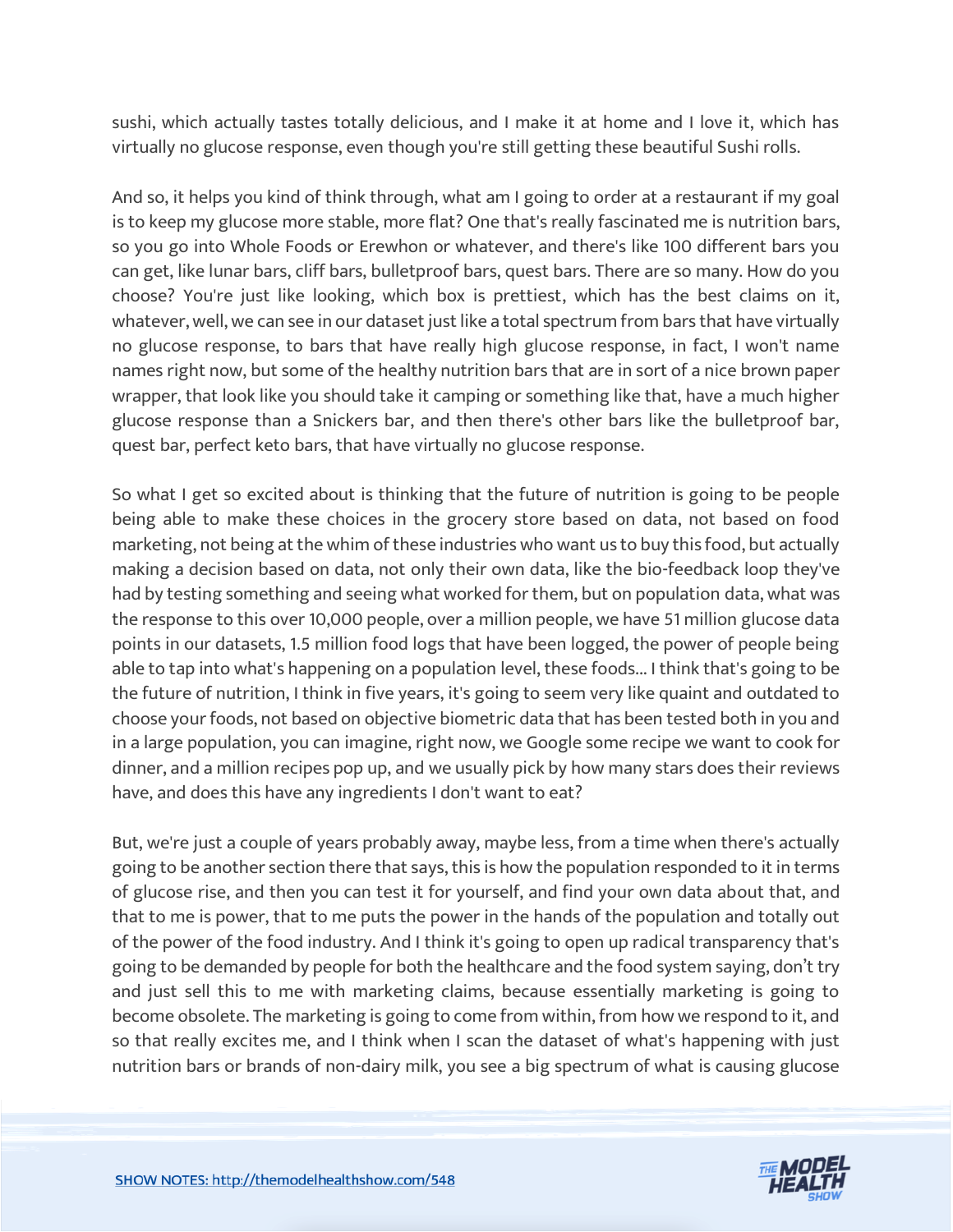spike and what's not, and that is already driving a lot of the decisions of people in our community, which I think is exciting.

And the last one I'll mention is that breakfast foods have been a massive thing, I think I've seen interesting data in our dataset, which is that, if you look at our best scoring foods, so when I say best scoring foods, I mean foods that had the most minor glucose response, very flat and stable response, versus the worst scoring food which have big spikes and dips across breakfast, there are clear breakfasts that are not working for people's blood sugar and clear ones that are. So, when you look at what's in the worst, the big spiking category, it is waffles, pancakes, bagels, donuts, pastries, it's all these white, beige, flour-rich, sugar-rich foods, which if you walk into a coffee shop, that's what you're going to see behind the counter, we have normalized that these are breakfast foods. Cereal is another big one. Cheerios actually, specifically, is one that has a huge glucose response. So, for me, those are just kind of off to the table now, when you look at the best scoring foods, it's things like eggs and avocado, eggs and greens, actually the Fab 4 Smoothie, which is a smoothie that was popularized by Kelly LeVeque, amazing nutritionist, which is basically a smoothie that's a mix of greens, proteins, fat, fiber, minimal sugar, very good score.

Frittata has a minimal score. I'm thinking about other things in the dataset, chia seed pudding, very minimal glucose response, so it's not like it's just animal-rich foods, it's also some of these plant-based foods, like a green smoothie, a specific type of green smoothie, that's wellbalanced, and chia pudding. So, I look at all this and I'm like, Great, if I'm trying to lose weight, if I'm trying to keep my blood sugar down, if I'm trying to improve my risk of chronic disease, I'm not eating these things, even though they're covering the grocery store. Even though a lot of the foods in these foods are subsidized by our government, so it's normalized that they're okay, not eating them, but I am going to eat eggs and avocado, eggs and greens, chia pudding, Fab 4 Smoothie, Frittata, etcetera. And so that's kind of some of the stuff we're learning about food in the dataset, I could go on and on, but it's a whole new world of how we're going to judge food and nutrition.

**SHAWN STEVENSON:** Yeah, this is so powerful, this is taking it from... Again, there's still a level of theory when we see a bagel, that I know that this is really high in refined carbohydrates and added this and that, same thing with pancake, but it's still a theory that this food is bad for me. Now you can see yourself what it's doing to your body, and again, we don't want to get to a place where folks are being neurotic or that this is the end all be all, and also, of course, this is individual regardless of any of the foods that you just mentioned, but just being able to get a beat on things, because I think that ultimately, what we want folks to be able to do, because we already know that waffle is probably not the best thing for you, but now we can start to listen to our bodies, get to a place where we can listen to our bodies, and if we have the waffle, [no, we want to get to a place really, and this is what I think the greatest gift is with Levels, it](https://themodelhealthshow.com/podcasts/dr-casey-means/)'[s](https://themodelhealthshow.com/podcasts/dr-casey-means/) 

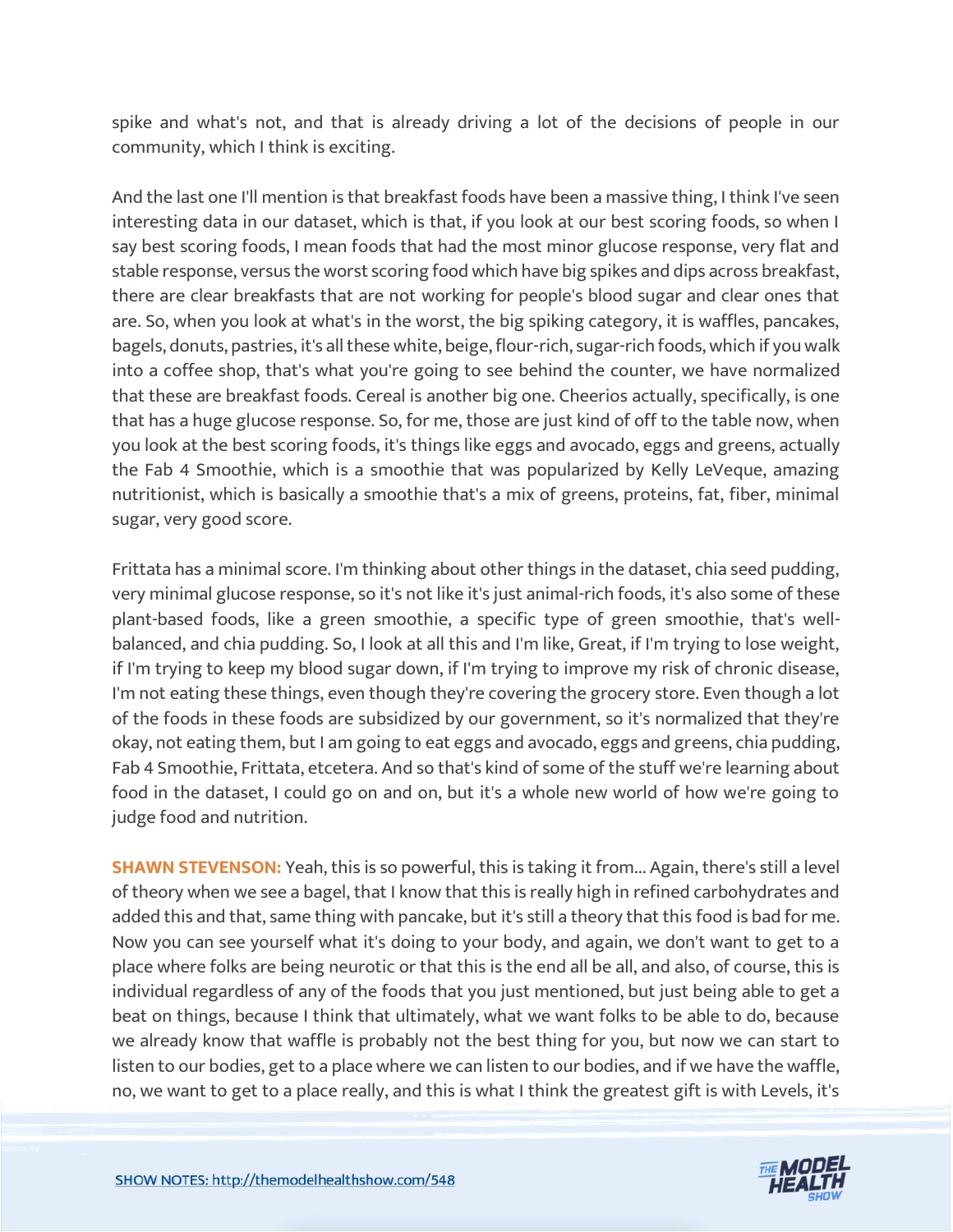getting your body to a place where there's a healthy metabolic range that your body is staying in with your blood sugar, it's managing things very well.

You're in a good state of health. And so that when you do have the waffle, it's not just totally messing you up, like your body can clean house, get things back to baseline with some grace. And so, I think that that's one of the great gifts. And also, you mentioned some of these foods that tend to be some of the biggest influences of arrangement, potentially, again, from all your datasets, and I love that you mention this, so it's not that the oatmeal is going to be... 'Cause I know some folks are like, not my oatmeal, you'll never take it from me, whereas like, What if we have the oatmeal and you add some protein along with it, or you have the oatmeal and you add some almond butter, mix that in there, or you've got... I love Acai Bowls, I'm super into that. Just the last couple of months I took my family to Huntington Beach for a little staycation over the summer, and we got some Acai bowls, and I was like, I could do this better, and so now I blend the Acai with protein immediately.

#### **DR. CASEY MEANS:** Yes.

**SHAWN STEVENSON:** So I'm blending with protein, some nut butter, bring down the glycemic spike, and now also with Levels, I can track this and see it first hand, and it's just such a wonderful thing, and also with grapes, these are foods that we tend to eat in isolation, as you mentioned, so let's take that out of the context, unless your body does well with it, which is cool, we got to understand, even the grapes that we're eating, they're not the same grapes that are in the historical references, there would be seeds there, you know, and so you would also have to slow down or you're jumping through some seeds, we could just pile on a bunch of grapes really quickly, and what if we take those grapes, if you still want to get dabble in some grapes and cut them up, throw them into a summer salad or something like that, so just getting this data and being able to become more intelligent in our choices and creative and expansive, I don't think this closes a door on things, I really think it opens the door for much more.

**DR. CASEY MEANS:** I think you brought up such an important point, which is, this is not about restriction or elimination necessarily, this is about awareness, this is about informed choices, this is not about never eating a waffle again, but it may mean that, Oh, I'm going to try Birch Benders keto almond flour waffles instead, and see how that works for me, or I'm going to eat the same waffle, but I am going to do some things around it that make it work better for my body, like add almond and butter on top of it, add chia seed, take a walk after the meal, just a simple 15-minute walk after eating a high-carb meal can have a significant impact on lowering your blood sugar from that meal, 'cause again, you're soaking up that glucose out of the bloodstream into the muscles for use. And the really cool thing about muscle is that unlike [almost every other tissue in the body, muscle can take up glucose without the action of insulin,](https://themodelhealthshow.com/podcasts/dr-casey-means/) 

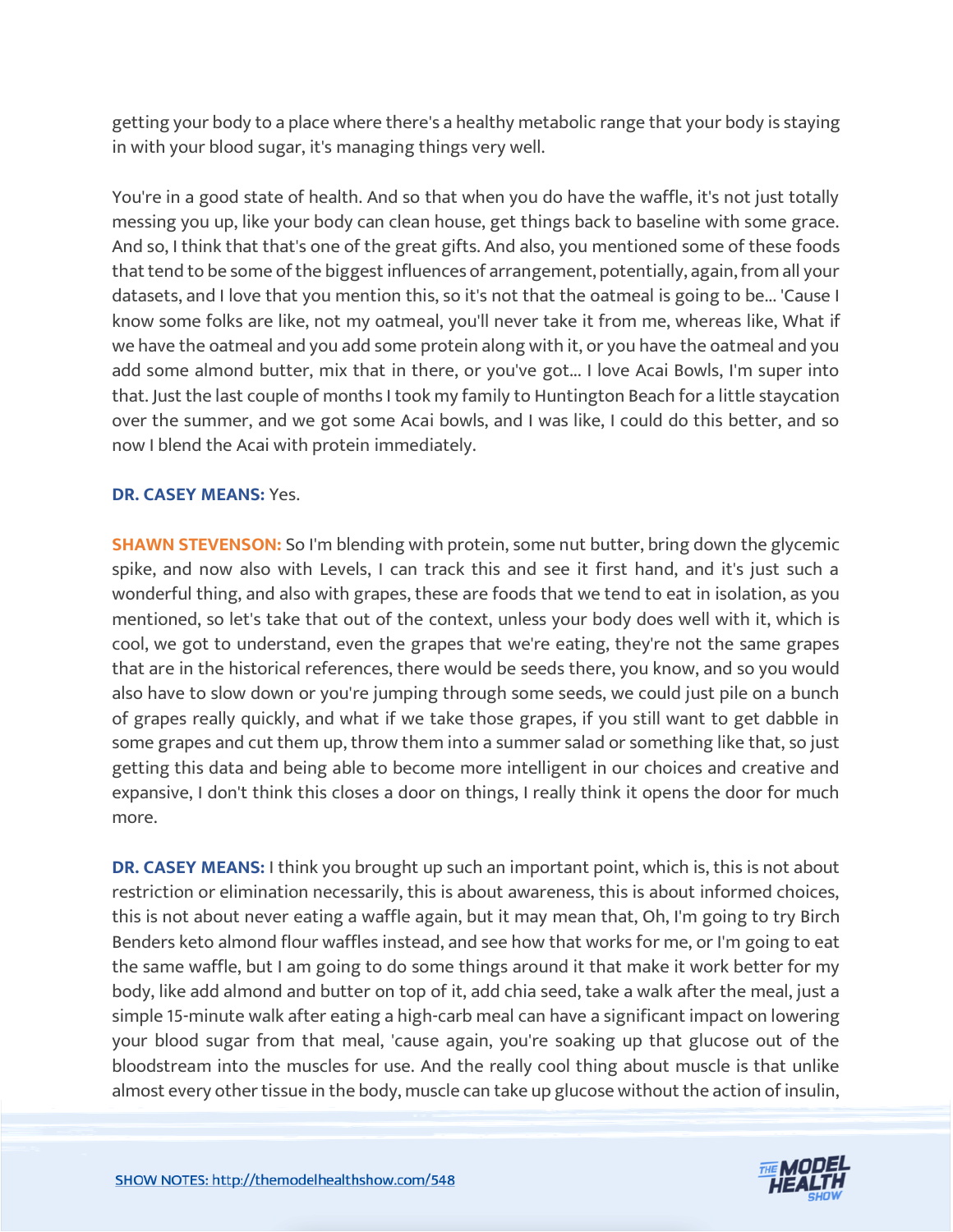just the muscle contraction alone can allow for glucose to be taking out of the bloodstream, so it's like a freebie, like use it, use that, you use those big muscle groups and even a twominute walk every half an hour throughout the day can statistically significantly decrease your 24 hour glucose levels compared to people who are more sedentary throughout the day.

So, this is like just use those muscle groups, do a few squats after your waffle, whatever. And there's so many other things you can do. You could take, for instance, an apple cider vinegar shop before your waffle, we know that vinegar actually tends to have an effect of lowering our glucose levels, you could pre-load your meal with some vegetables, have a little... I don't know if you were to have a salad before breakfast, but not really, no, I think in our role, I'd be happy to do that, but put something in the stomach before eating the carbs. So what I'm trying to say here is that there is this whole context around these foods that you can do to enjoy that food and have less of a glucose spike, and so there's just a whole tool box we have to basically minimize that response, so it's not so much about restriction as it is about context, about awareness, and I would say personally, in my own life, I really think about sleep and stress as well when I'm choosing what foods to eat.

If I have had a Fortnite sleep, I typically wear a WHOOP strap, and we actually did a small pilot with WHOOP, which is one of the wearables that tells you about sleep and activity, that showed that the WHOOP Recovery Score, which is a marker of your sleep quality, your resting heart rate, your heart rate variability and your respiratory rate, that actually correlated with your glucose variability the next day. And so, if my sleep is poor for whatever reason, I stayed up late working or whatnot, I know that I'm going to try and be a little bit more cognizant of what types of carbohydrates I'm eating the next day, 'cause I'm probably going to have more of an erratic response to the same food after a poor night of sleep. So, same if I was quite sedentary the day before, the next day, I'm probably going to avoid the higher carbs, higher spiking foods for me, 'cause I know I'm going to basically have a worse impact, so just setting up that whole context around what you're eating, it makes it really fun.

And again, like you said, it's not about restriction, it's about pairing things really thoughtfully to create the best metabolic impact for our body, and it's also not about just like trying to game the system with super low-carb foods or low-carb bars to keep our glucose flat, you could chug canola oil and your glucose would stay flat, that doesn't mean it's healthy, it's about holistically building a healthy body that processes energy effectively, that is the goal, and that is what our program in our app is really trying to drive people to do by taking in other data streams as well, we take in sleep data, we take in step and heart rate data, so that people can build this holistic context, and I think the future is really exciting because right now, the only continuous biomarker that we can track is glucose, that's the only sensor that's available for use. But in the future, like what if we can check inflammatory markers, what if we can check [by-products of fructose metabolism in the bloodstream? We can see](https://themodelhealthshow.com/podcasts/dr-casey-means/) a more holistic picture

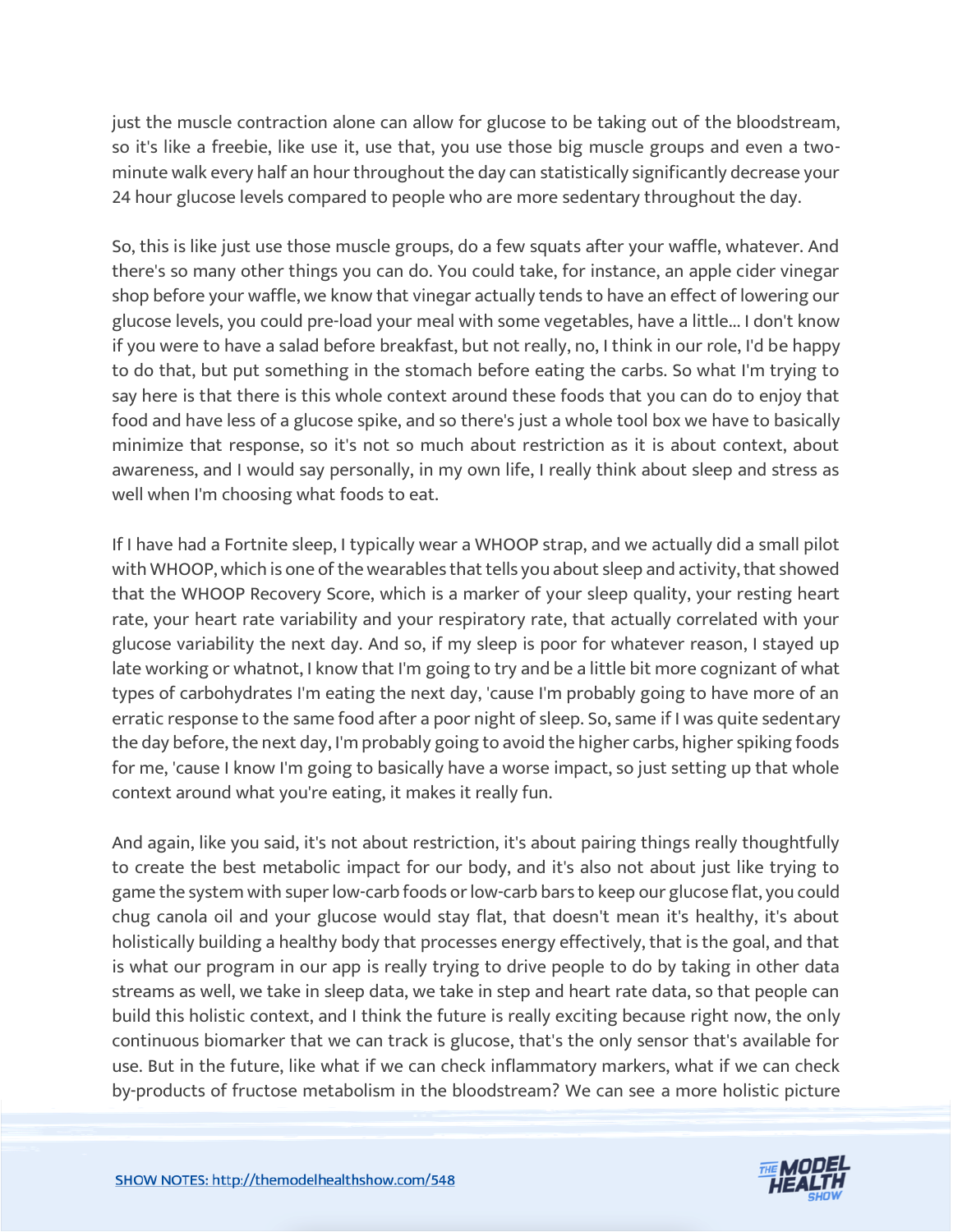about foods do into our body, and I think that is really the future is more continuous biomarkers that let us make these decisions in our lives for optimal health.

**SHAWN STEVENSON:** This is great, this is such a great segue because I was going to ask you about outside of food, which food is kind of that tangible thing, we could see the food, we eat the food, we have a relationship with it, but we don't think about the metabolic implications of stress, because it's invisible, in a sense, you can't really touch it, you can't eat it, you can kind of stress eat, but you're not eating stress in a sense. Sleep deprivation, same thing. And for me, in looking at my data, there was one particular day that I was dealing with a random stressful thing, and this was the one day that my blood sugar was bonkers, it was stressed, a matter of fact, I was intermittent fasting, and the stress thing happened, and my blood sugar went up significantly, I'm just like, What the? But then again, if I'm listening to my body, I already knew that's why I checked it at that time, it's just like these catecholamines that I'm producing, the stress hormones, they might be like, let my body know like, Hey, there's a stressful event coming, fight or flight scenario, because our biology, even though we believe we're so evolved, we have very primitive out-picturing and processing, and so this fight or flight feeling that I'm getting, it's getting my body prepares like, Hey, it's got some stuff stored in these muscles here, some glucose, let me go and unlock that and put that in his bloodstream because he might need to roll out.

And so, to get to see that first hand, I was just like, Wow, that is so nuts. And so, but here's the thing, even with that, I'm still empowered, I don't have to be a victim to this stress and also stresses in bad it's going to happen in our lives, but I have tools to reframe things even in that moment or to take some breaths to just tickle the parasympathetic nervous system a little bit in that moment versus just like the sympathetic dominance taken over, we are so powerful, we just kind of, again, outsource our biology to the external world when all of this is within us. So, you mentioned sleep deprivation being one of those things, let's talk about stress in the context of our blood sugar.

**DR. CASEY MEANS:** Yeah, stress is a really profound variable in what our glucose levels are doing during the day, and something I really tell patients and that I think is important to know is that you could have the perfect Metabolic Diet, everything is totally dialed in, but if you're not managing your stress, you are not going to be... Absolutely metabolically healthy. Food is necessary, but not sufficient for optimal metabolic health, again, we are a whole complex system, this is not like everything's separate, stress, sleep, food, exercise, these things all weave together in this incredible hormonal chemical milieu that leads to the outcome, so you've got to think about each of them, and how they relate to each other. So, with stress, you really nailed it. I love how you put it, it's telling the body like we might need to roll out, and so we need some energy available to feed these muscles, so our liver stores a few hours' worth [of really quickly accessible glucose for energy for emergencies like that. It](https://themodelhealthshow.com/podcasts/dr-casey-means/)'[s in a storage form](https://themodelhealthshow.com/podcasts/dr-casey-means/)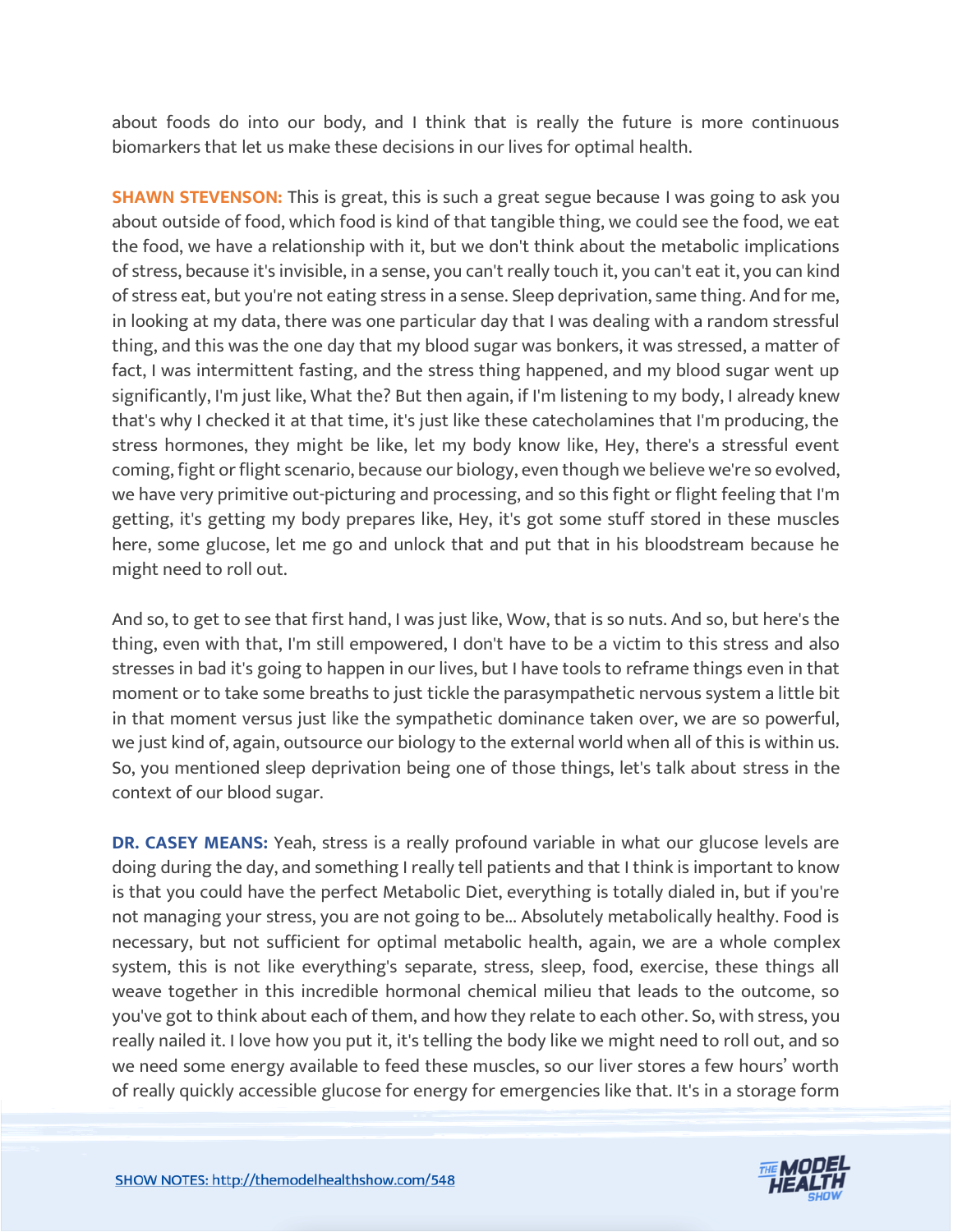called glycogen, and when your stress hormone release catecholamines, cortisol, it goes to the liver and it tells the liver, dump that stored glucose, break that linkage down, put it into the bloodstream so that our muscles have a quick source of energy for mobility.

And that's an evolutionarily advantageous thing, if you're being chased by a lion, you want that glucose to dump so that you can use your muscles, unfortunately though, in our current world, we are under chronic low-grade stress, basically all the time, the text digging going off, the honking, the emails were getting constantly, the body doesn't really realize that this is not a lion chasing you, it's the same threat signal, we're not safe, and it's happening all the time, not to mention biologic forms of stress, the toxins in our food, water and air. Even being sedentary is kind of a form of stress for the body, so it's coming at us from all angles, and we're constantly just like you said, hitting that sympathetic nervous system button, and so that can kind of create a situation in which we're just constantly keeping the blood sugar a little bit elevated. I have noticed myself, the very first podcast I did a few years ago, I was really nervous, and I looked at my blood sugar afterwards, and I was totally fasted, I went up like 40 points. It looked like a food spike because of that cortisol catecholamines, liver dumping, etcetera, and so we want to do whatever we can to avoid that, and beauty is there so much that we can do about it, we can, as you said, tickle the parasympathetic nervous system, and we can do that with pride intruded practices like breath work.

So to me, I'm really using my glucose monitor as a mindfulness biofeedback to him now, and when I see or feel that I'm under stress, I will just immediately go towards that deep diaphragmatic breath, whether it's a deep for breath, inhale for breath, exhale or a 2-1 ratio of inhale exhale, do 10 deep breaths, I can feel my body change immediately in terms of how I just subjectively feel, it's that beautiful release of calm, but I also know that it's doing something good for my blood sugar because of what it's doing, 'cause it's translating to my body that I'm safe, it's changing the hormonal milieu in my body saying, you're safe, there's not a threat, we don't need to mobilize energy for your muscles, you can simmer down, and so that's been something really super powerful for me about the link between blood sugar and stress, and of course, it all comes back to some of these ancient practices like breath and just getting ourselves in our body into a state of realizing that it's okay.

**SHAWN STEVENSON:** Yeah, you can share me before we get started, that even proactively doing this before you eat your meal can improve your body's response to said food afterwards, and if you think about... Well, first of all, can you share a little bit about that and then I'll share an example that it reminds me of.

**DR. CASEY MEANS:** Yes, absolutely. So there actually have been research that's shown that in people with type 2 diabetes, just mindful eating, so really getting centered and sitting down [and relaxing and taking a few deep breaths and taking a moment to look at your food,](https://themodelhealthshow.com/podcasts/dr-casey-means/)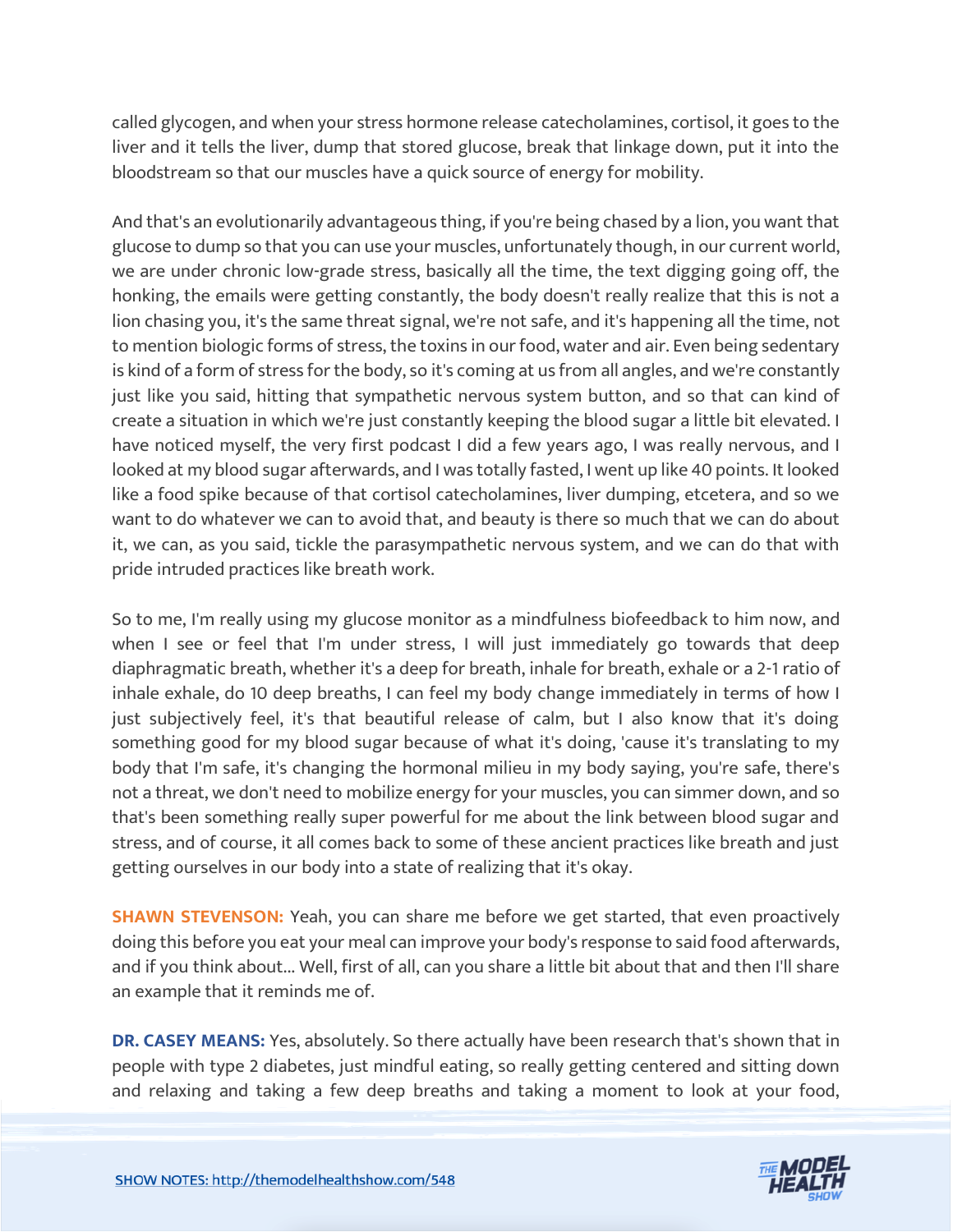appreciate the food, have a gratitude for the food, look at the colors, the smells, the textures of what's in front of you just for a couple of minutes can actually significantly reduce the glycemic impact of that meal compared to if you just plow into that meal essentially mindlessly, which is how I think many of us eat a lot of the time, eating on the go, shoveling food in our mouth while were eating. I think about surgical residency when I was like, I don't think I had a single meal sitting down for four and a half years, I was on the staircase, like eating food in between surgeries just shoving... The cortisol was high, my body was not in a rest-anddigest state, and I'm sure it had an increased impact on what the glucose was doing, and so that's a definite thing I would recommend to people is that it's not just fuzzy advice to say, mindfully eat. There's a real impact on what's going on with our hormones and the way we're digesting food, and so you can just sit and maybe practically speaking, take 10 deep breaths into your belly, take a moment to express gratitude for the food and then eat, it can actually have a significant impact on how your blood sugar raises in response to that meal.

**SHAWN STEVENSON:** Yeah, and if you think about just this concept of taking a moment to pray before you eat, for example, that folks have been doing for centuries, that's kind of calming down, getting centered, going within, and allowing for the parasympathetic door to open because it's really a binary system by the way, you can't do both at the same time. And I think that a big reason, as you just mentioned, you said plowing through, which is a great term, is like we're just... Because of our constant fluctuations in our blood sugar when food is around, it's just time, let's go for it, and I know I've had those moments as well, but every time I eat, I take a moment. Even if I'm in the middle of a restaurant, I close my eyes, just take a moment, I give thanks for the food. And take a couple of deep breaths and just become centered, it's just like the channel gets changed and reality for me, and suddenly the food is here, it's just like a completely different experience, because I just want to plow into that food, especially if you're hungry. That's another thing, getting ourselves to the point where we're "starving", which we're not starving, then it's going to increase the incidents where we don't take a moment just to stop, because we tend to think like, this food is in front of us, is the last meal you got to go for it.

And so this provides, again, more empowerment for us, and also it brings us back to more humanity because we have something going on today that we didn't have before, which is even while we're eating, our minds are getting outsourced, it's not like we're having the meal in a parasympathetic around good friends, having a conversation, or just being there present with our foods, we're probably working. As you mentioned being in the staircase, my wife shared the story, she actually told me yesterday, she was like, "Babe, did I tell you what I used to eat for lunch?" When she was in high school, multiple times a week, I think she said every day, which is scary, but then again, she had her mom cooking these incredible Kenyan meals for dinner, but she said every day she had a Rice Krispie treat and a Snicker bar for lunch, and [eat in the staircase, right? Because she was coming from Kenya, she](https://themodelhealthshow.com/podcasts/dr-casey-means/)'[s feeling like she was not](https://themodelhealthshow.com/podcasts/dr-casey-means/)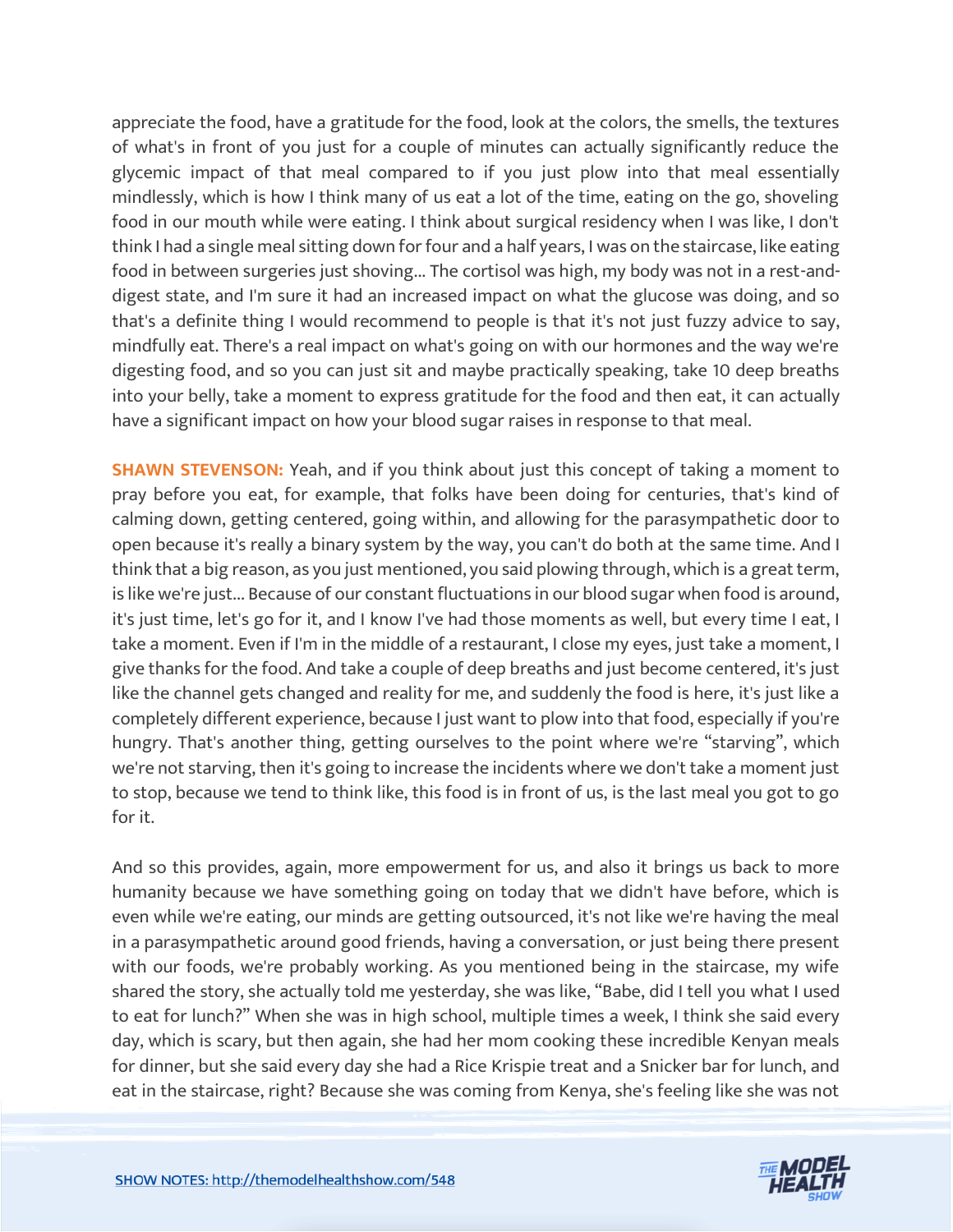fitting in, and I'm just like, "Bro, how did you survive?" But then again, it's going to get balanced out somehow, and I think that if we can reel it back in a little bit, and it's not that you can't have a movie night and eat your dinner, whatever, but if that becomes the norm where your mind is somewhere else than with your food, or with what's happening in reality right there, it's probably not going to have a good out-picturing for our body's response, and so I love this so much.

And one of the other things that I want to ask you about is, and this brings to light something so powerful, I've been talking about this for years, literally since the first year of The Model Health Show, because we still can get tunnel vision when it comes to food, and think that this is everything, which I know that I'm guilty of that because I'm a nutritionist, so food to me was everything. This is the end all be all. But in reality, you can over each your way into creating excessive fat, you can under-exercise or under-move your way into excessive fat, you can under-sleep your way into excessive fat, and you can also over-stress your way into excessive fat, and Levels helps you to see that first hand, that your blood sugar can go nuts just when you're stressed, and if you're chronically in that state, which, hey, we're talking hundreds of millions of people are living in perpetual stress and anxiety, it's no wonder where in this place that we are, it's not just about the food, the food is a major portion of it, for sure, but this is bringing to light how stress and anxiety is such an issue.

And so, the thing that I want to ask you about, and it's going to all tie together, and especially for our time that we're living in right now and talk about solutions, the CDC's report, I've mentioned this several times and going to keep hammering this away till we get it, because something just happened this week that we talked about right before the show, reiterating this point. But they analyzed the data from 540,000-plus COVID-19 patients, over 800 US hospitals. The number one risk factor for death from COVID was obesity, this was back in July 2021. Everybody can see it, a published article, and the second leading cause of death was anxiety and fear-related disorders, the second leading risk factor for that, third risk factor was diabetes and its complications. So, the first and third is something like, Of course, we're not doing anything about it, but of course, but that middle one, the stress component is literally killing people, and I just read a paper this morning looking at an anti-psychotic medication and anti-anxiety medication, reducing the risk of death from COVID. And I'm just like, What the hell? Why are people not talking about this? Because anxiety, that anxiety is going to exacerbate your immune system, it's going to cause more dysfunction, we know about this, we have entire fields of psychoneuroimmunology, years of data. We know this stuff.

And so, this is what I want to ask you about, you mentioned this, that a new report just came out this week, finally saying, hey, you know, being excessively overweight is going to lead to worse outcomes from COVID and losing weight can possibly help to mitigate those things. It's [just like we](https://themodelhealthshow.com/podcasts/dr-casey-means/)'[ve been talking about this for a long time now. But with that said, obesity is](https://themodelhealthshow.com/podcasts/dr-casey-means/)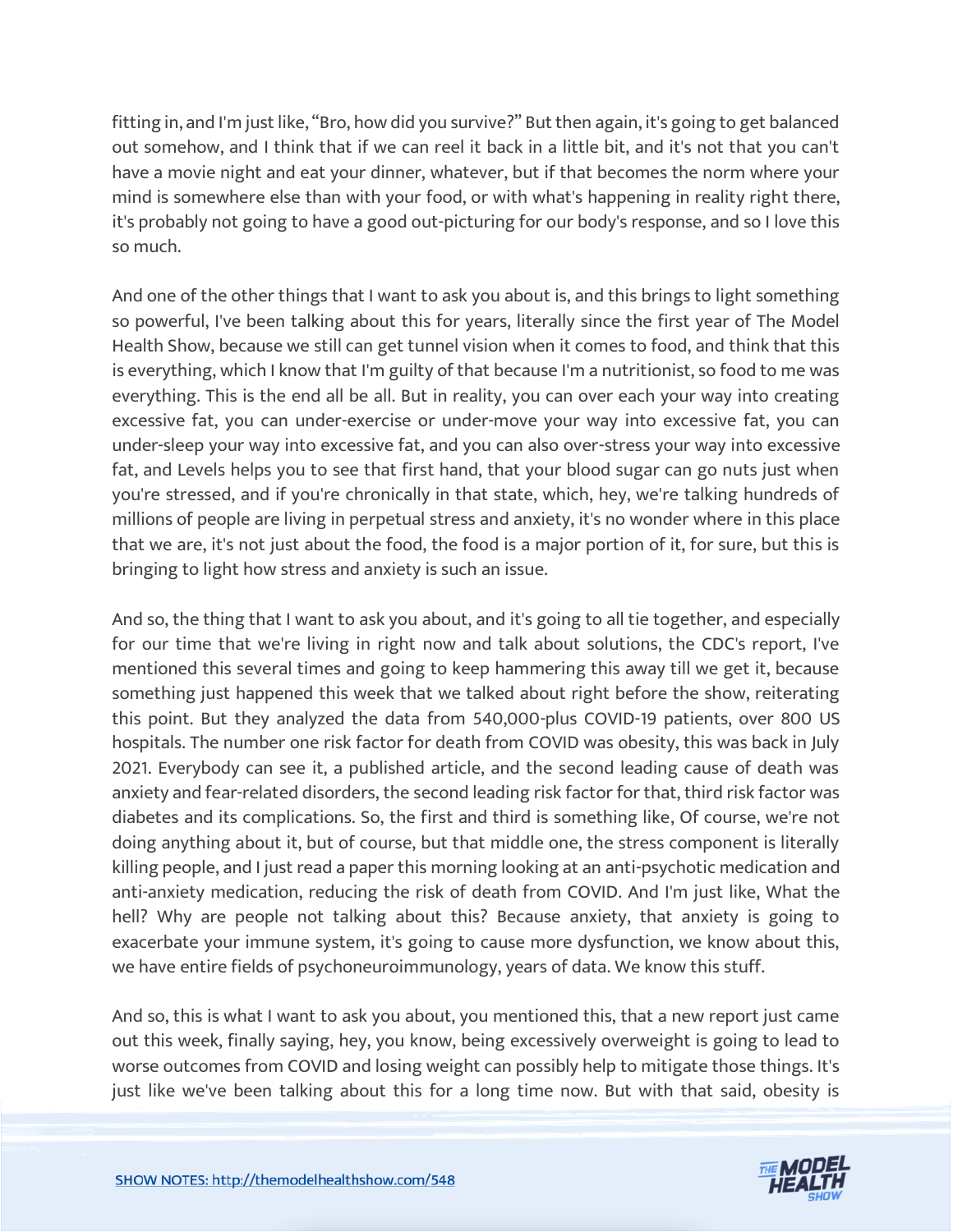arguably the biggest risk factor for these chronic conditions as well, and as you mentioned, abnormal blood sugar ties in very neatly with that, so let's talk about this, how can we address our obesity epidemic? Because right now we're knocking on the door of about 250 million of our citizens being overweight or obese, and this is tied to over 400,000 deaths a year, at least, this is looking at, again, just the major things, diabetes, heart disease, not to mention all the other stuff, so what can we do in the scenario because our blood sugars, as you mentioned it's leading the worst outcomes with infectious diseases as well as chronic diseases, what do you want to see happen? What can we do to get our citizens healthier?

**DR. CASEY MEANS:** You brought up so many great points in what you just said, and I think the first is the concept of fear, which I'll just touch on briefly. I think one thing that people might not realize is that there's just such an incredible bi-directional relationship between metabolic health and mental health, actually people with metabolic dysfunction and blood sugar dysregulation have about twice the rates of depression and anxiety as people without it, and of course, when there's more fear and anxiety, it's going to drive that high cortisol and catecholamines state that leads us to be more metabolically dysfunctional, so they're very, very tied in to each other. And fear and sense of threat in the body and the mind, of course, is going to mobilize this inflammatory cascade in the body that says there's an issue, there's a threat, we need to mobilize our resources, like our immune system, which is the part of the body that fights threats, so we're living in this state where we're just creating the physiology in the body, in part by how we're thinking, that sets us up for dysfunction and concurrently that dysfunction is contributing biologically to what's going on in our mind.

So, it's just an incredible bi-directional relationship, but I think most people are not aware of, if you ask the average person with depression and anxiety, are you tracking your blood sugar, do you know where you stand on the metabolic health spectrum? I think the majority are going to say no, even though there's a strong both epidemiologic and mechanistic linking the two. So then moving into the question of COVID and what I'd like to see happen, I think you've touched on this so much in the show, and I think it's in many episodes, and I think it's so important is that we need to be talking at the highest level of public health about how important it is to optimize our metabolic health and our weight in order to make ourselves biologically resilient to face this virus. The data is so clear, I actually published a paper in the journal Metabolism, sole author paper about, and I submitted this in April of 2020, this was over a year and a half ago. It was published in print in June, I had basically just been reviewing the research up, and it started basically in February of last year about what was going on with COVID, and it was becoming clear that there were several biologic mechanisms that we're leading to worst outcomes in people with Type 2 diabetes or metabolic dysfunction, conditions like obesity.

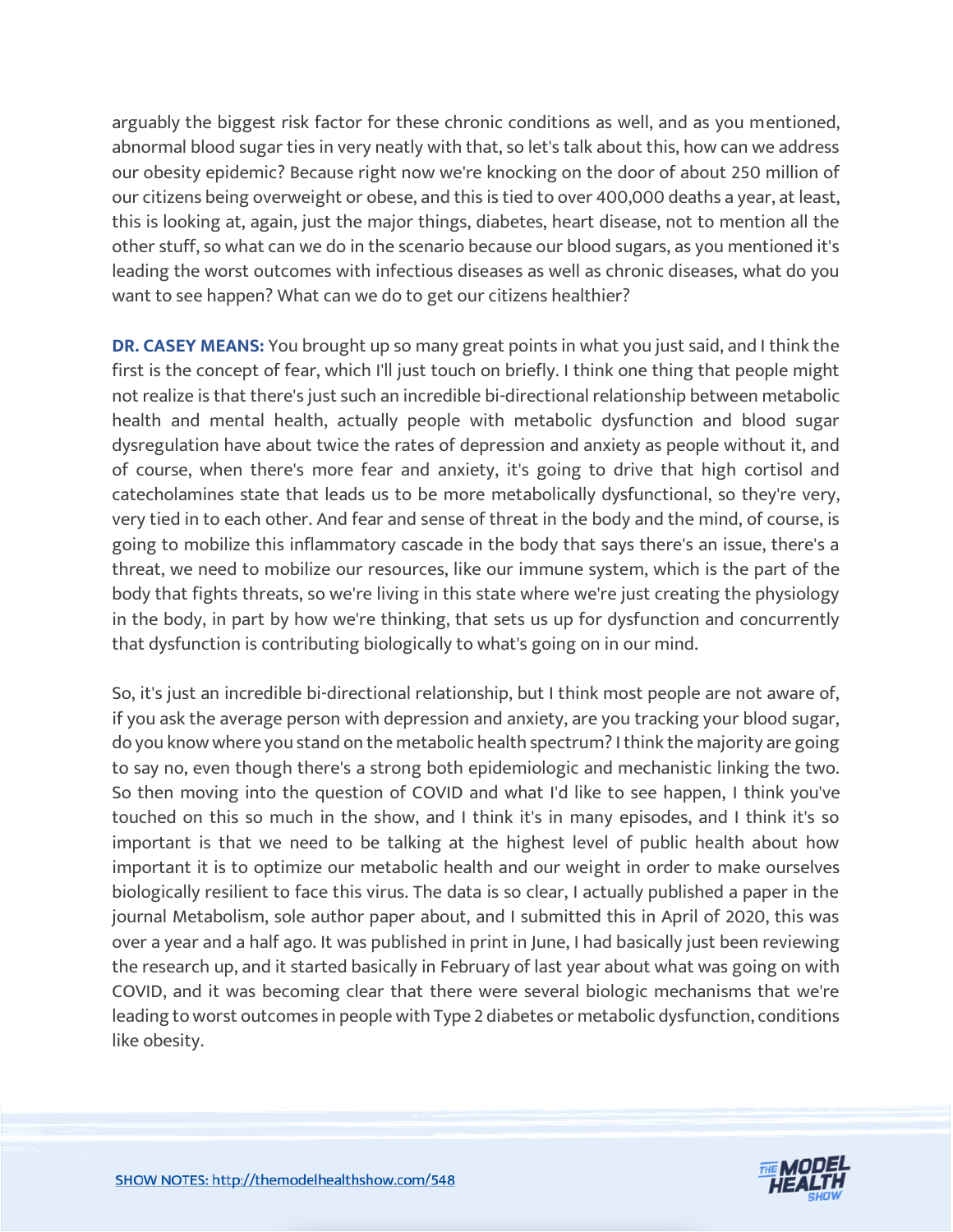And we even knew then that it was not just a correlation, but there were potentially causative mechanistic links of why people were doing worse. Now, which we're seeing a lot more, which is great, but for instance, obesity and diabetes create a baseline pro-inflammatory state in the body, people with these conditions have elevated immune chemicals like cytokines already in circulation, and we know that then when the virus affects the body, it mounts even more of an immune response and we get this cytokine storm that actually leads to the organ damage, it's the body's response to the virus, this overwhelming response that can cause the organ damage that leads to such severe morbidity and mortality. So, if you're at baseline in that proinflammatory state with elevated cytokines like Interleukin 6 and TNF-alpha and when the virus hits you, you're going to mount that exaggerated response that hits your organs, and this circles all the way back to like what we were talking about with Curcumin and Turmeric and NF-kappaB pathways, there are foods...

I'm not certainly not saying that Turmeric is going to prevent us from having poor COVID outcomes, there's no research to suggest that, but just the fact that what we're eating has a direct impact on these inflammatory pathways, on the levels of cytokines in our bodies that we know are related to outcomes, so that was one of the things that was a mechanistic link is increased baseline pro-inflammatory state in the body in the setting of metabolic disease, the second is that high blood sugar on its own can cause immune cell dysfunction, basically for an immune cell to work and to do its job, it has to get to the site of infection in the body, it literally has to move to the bloodstream out of the bloodstream into the tissue and fight the infection and the cells that are infected, and that's a process called Chemotaxis, which is the cells moving to the site of infection and phagocytosis, which is actually eating cells that are infected or eating viral particles, whatnot, and high blood sugar can directly impair the cells ability to both move and phagocytose infection, and so we literally stunting the ability of our immune cells to do their job just by having elevated blood sugar.

The opportunity here is massive, figure out how to keep our blood sugar under better control, and we know that it's going to have positive impacts on the body. And there's several other things that have come out, of course, that in the setting of diabetes, the ACE2 receptor, which may be one of the sites of entry of the virus, is up regulated, so you've got more of these receptors on the cell membrane that it makes it easier for virus to enter into cells. We also know that people with diabetes had higher sugar in their lung fluid, so the sugar's everywhere, right? It's going to go, and that higher levels of glucose sort of even in the lung tissue may have been part of what made... You have the lung tissue, so affected by the virus in people with diabetes, so all of this I went into in this paper a year and a half ago, and really the call to action was, we can talk all we want about mask, we can talk all we want about Clorox. We were talking at that point about cytokine inhibitors to help stunt cytokine response, but none of that, those are all reactive measures, none of those increased biologic resilience, and one of the things

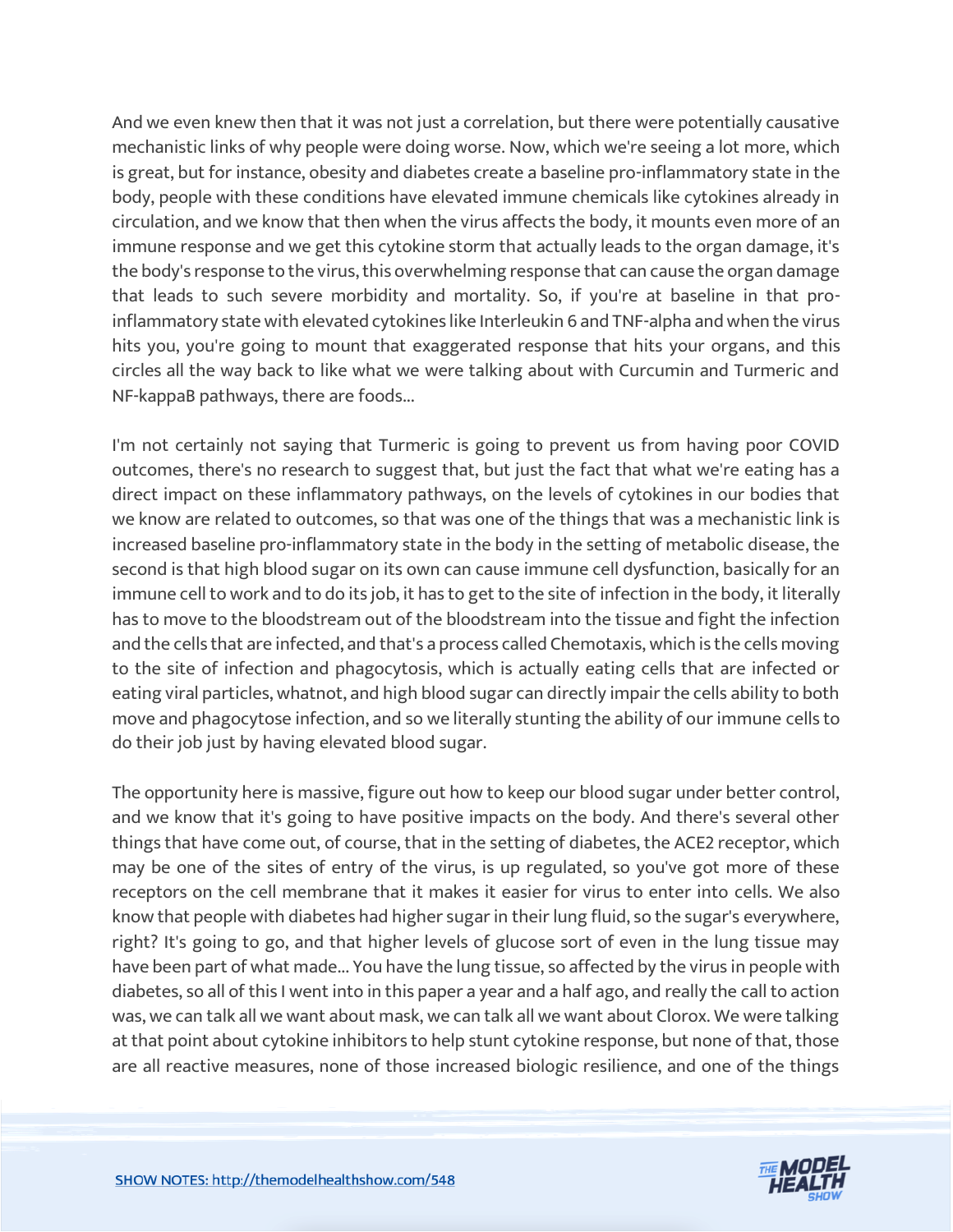that can is getting our metabolic health under control, which has all these multifarious effects on our immune system and how we're going to show up in the face of this virus.

Not to mention, it's not just about creating readiness and resilience in the face of COVID, every single flu season, people with type 2 diabetes or metabolic dysfunction have about a five-time higher rate of hospitalization mortality from these respiratory illnesses, so it's not just about this one virus, this is about in the face of any infectious agent, we want to be resilient. And so certainly, I think that every billboard in the country, should just have five steps of how to stabilize your blood sugar, it's not that hard, and what we know is that even for people with full-fledged Type 2 Diabetes, you can, in many cases, reverse that condition or improve the condition. That's not something we hear a lot. When I was in medical school, I definitely thought Type 2 Diabetes was irreversible. That is not true. And for those 80 million people with pre-diabetes, it's even more likely that you can reverse the disease. And so, I just think that we should be talking about this non-stop, what if the billboard out there or the front page of the New York Times every day said, "Hey, balance your meals, walk after meals, get good sleep, take deep breaths when you're stressed". Things that can actually improve blood sugar. That's what I would love to see.

There's many other facets of it, of course, but the baseline is we just need to be talking about this and what the data shows, and fortunately, there's people like you who are out there beating this drum constantly, and I think it's making a huge impact.

**SHAWN STEVENSON:** Yeah, thank you so much. And that's incredibly powerful. And again, the goal here is to be empowered and giving folks things that this moves away from fear because it's giving you things proactively, and here's the thing, again, we have literally thousands upon thousands of peer-reviewed papers on the efficacy of all these things of movement and the relationship with your immune system, with your mental health, the list goes on and on, with nutrition, with sleep, we know that these things work, but suddenly they've been just kind of silenced, none of these things matter, and instead do all these superficial things and missing the point, even if we're trying to drag away out of another situation, which we've not been successful doing this in the past, if you just look at the trajectory of our biggest killers, but we're still missing the point on if your metabolic health is not up to par you're not going to mount an appropriate immune response suddenly because you take a new drug, it just doesn't work like that. We're missing the point, we're leaving people to be disadvantaged instead of helping people to be empowered, and how do we get there?

Again, we are now at the two-year mark of COVID becoming a part of our lexicon, and just about two months here in the United States, it landing and starting to take over, not just being a part of our lexicon, but just a part of our day-to-day lives, so two years. And within that two [years, we literally could have revolutionized the health of our citizens. I](https://themodelhealthshow.com/podcasts/dr-casey-means/)'[ve seen how quickly](https://themodelhealthshow.com/podcasts/dr-casey-means/)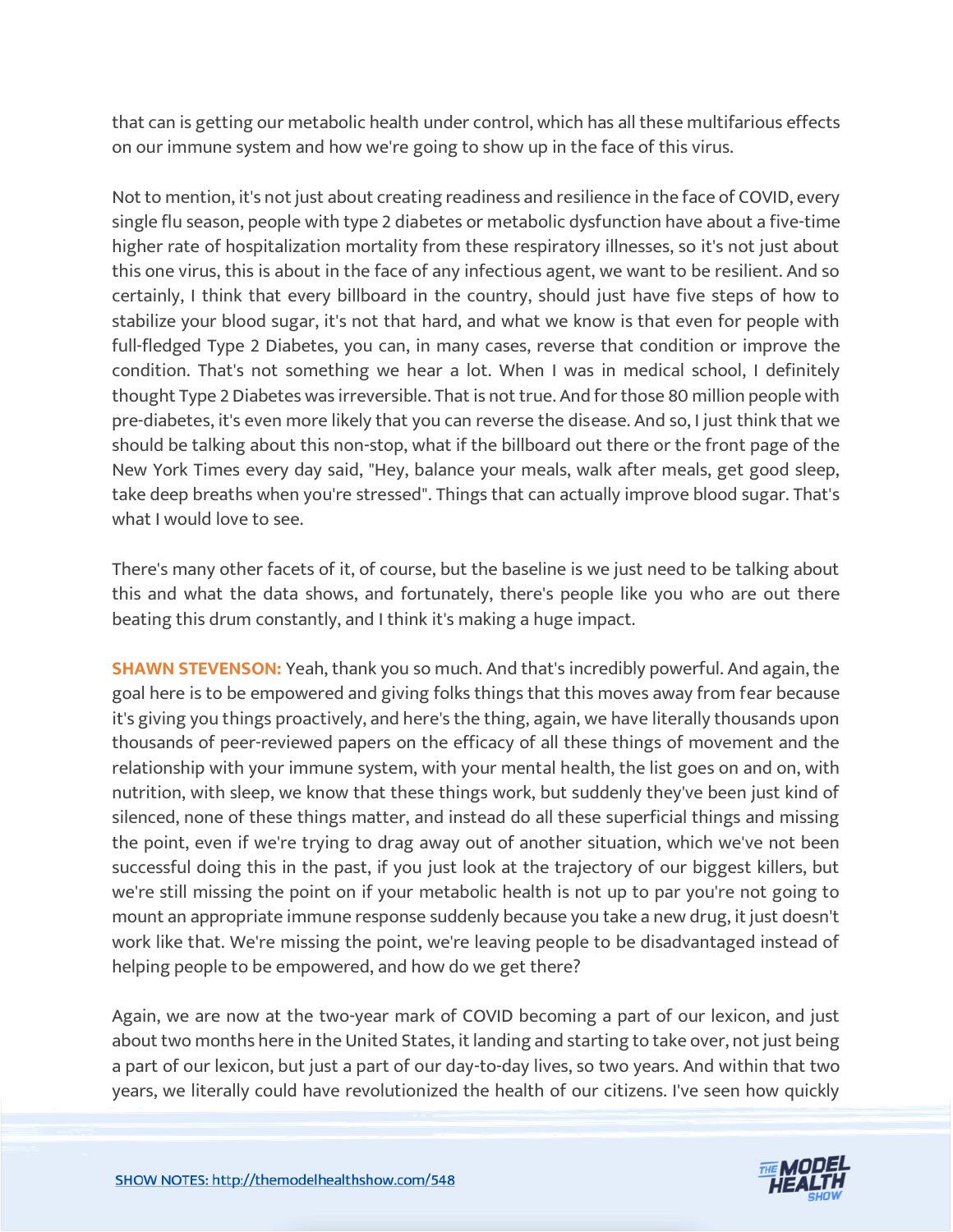things could be mobilized. Again, this is two years into it, just last week, no, no, it was this week, I was driving home from the gym, in three different places, in my 12-minute drive, lines were wrapped around the block for COVID testing, around the block, three different places, people are standing in line with their mask on, waiting to get their test. And again, if people can get out in the middle of the day and go and do that, they can get out and go and go for a walk, or whatever the case might be, but the motivation has to be there from the authority figures, we're telling them what to do, because truly, people could have been checking in on their grandma just like grandma, did you get your 10-minute walk in today? You know that we got to protect you from COVID, we've got data.

We're here in LA, Kaiser Permanente is not that far from my house. The paper, and again this is back 2020 looking at the data, I believe it's 50,000 folks that they analyzed their data, they found very clearly... Then again, this is observational data, but they did a great job of adjusting for confounding factors, they had a category of folks who were active and the folks who were inactive, the folks who were regularly inactive had almost a three times higher risk of dying from COVID. And again, it's not that, it's because we tend to put these things in a camp, so you're going to exercise your way out of COVID? No, we're talking about becoming more biologically resilient, which defend you from everything in some context, and again, it puts the power back into your hand to be a stronger human being, to feel better, your mental health, it starts stacking conditions in your favor. That's really what it's about, instead of giving this one trick pony as if it's going to work, and again, if you just look at the order of things, we haven't been driving things in the right direction, but we can change that.

#### **DR. CASEY MEANS:** Mm-hmm.

**SHAWN STEVENSON:** And you are one of those people that I'm so grateful for you and for your work and for the audacity that you've had to like, you know what? This is where things really work, and this is where we're going to empower people, this is where we're going to provide real proven strategies for things to get folks to a good state of health. And if you can, can you let folks know where they could follow you to get more information, just get more into Dr. Casey Means world? And also, I'll throw it back as well to the link for Levels, again, this is very, very exclusive for us, you get to jump in front of this wait list, go to levels.link/model, so that's L-E-V-E-L-S.L-I-N-K/M-O-D-E-L. Casey, where can folks find more information?

**DR. CASEY MEANS:** Well, people can find me on Instagram and Twitter at Dr. Casey's kitchen, Dr. Casey's kitchen, you can find Levels at Levels on Instagram and Twitter, and really fun to follow levels, I think on Instagram, especially because so many of our beta customers, our beta members are doing all these experiments like we've been talking about today walking after meals, pairing their apples with almond butter, seeing how different types of exercise affect [their health and showing it, and even if you don](https://themodelhealthshow.com/podcasts/dr-casey-means/)'[t have a monitor on, you can still learn from](https://themodelhealthshow.com/podcasts/dr-casey-means/)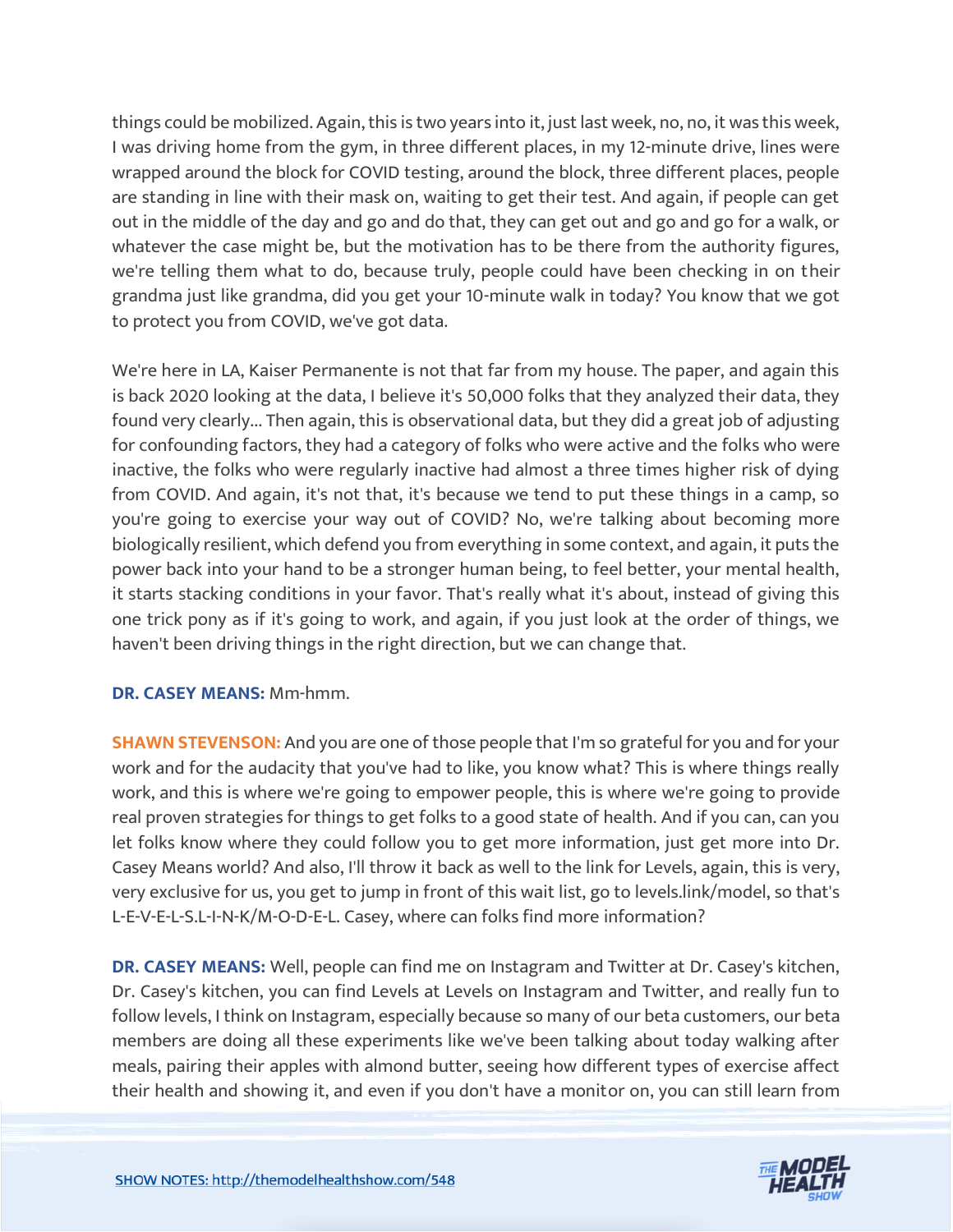these strategies that people are doing, you don't need to have the sensor to be able to take advantage of a lot of these pearls that we've talked about and that other people are sharing, so that's on Instagram and Twitter on the web, we're at www.levelshealth.com. And I highly recommend levelshealth.com/blog. Our blog is a huge investment that we've made at the company to bring in the key thought leaders in metabolic health to talk about a lot of the topics we've been talking about today, and actionable, practical tips that people can use to improve the metabolic health. Again, with or without a sensor on, and so that's a great resource, and yeah, and then you can sign up for our newsletter on the website as well, and we send out some really high-quality information about how to empower yourself to have the agency in your life to improve and optimize your metabolic health.

**SHAWN STEVENSON:** Awesome, well, Casey, thank you so much for coming through and hanging out with us. It's been such a pleasure, and again, everybody go to levels.link/model, you get to skip the line and get access to Levels now. So do that now. Dr. Casey Means, thank you.

**DR. CASEY MEANS:** Thank you so much, Shawn, thanks for all you do.

**SHAWN STEVENSON:** Awesome, thank you. Everybody thank you so much for tuning in to the show today. I hope you got a lot of value out of this. One of the most important conversations for us to be having right now is, how do we improve our metabolic health of ourselves, our families and our communities? This is the true testament of what real help looks like, of what resilience looks like in the face of chronic and infectious diseases, how healthy are we coming into it? And this is something that we can do something about. But we need to shift our focus. We need to provide empowerment, we need to stand on a firm place of logic and utilize things, and we have decades of peer-reviewed evidence, as the efficacy of right nutrition, of movement, of high-quality sleep, of stress management, and most importantly of the power of our mind, because our minds are really where all of this stuff is stemming from. Whether you see things through the lens of fear or not, are going to determine so many things that out picture with your body, because a thought of fear, a thought of worry and anxiety and things going wrong, it's going to release a chemical cascade in your body, it's going to change what your hormones are doing, your anabolic hormones might be suppressed, your catabolic stress driven hormones might be increased, your heart rate is going to change, your pupils are going to change.

Every single cell in your body is going to respond to that stress. From the very top of your head to the very tip of your pinky toe, all right? Everything is going to be influenced by the thoughts that we carry, specifically the habitual unconscious thoughts that we are operating from our beliefs, and so fear can be a viable tool for us to utilize and then bring a logic in a rational approach to. And of course, [we have to understand, we cannot live in that state. Humans were](https://themodelhealthshow.com/podcasts/dr-casey-means/)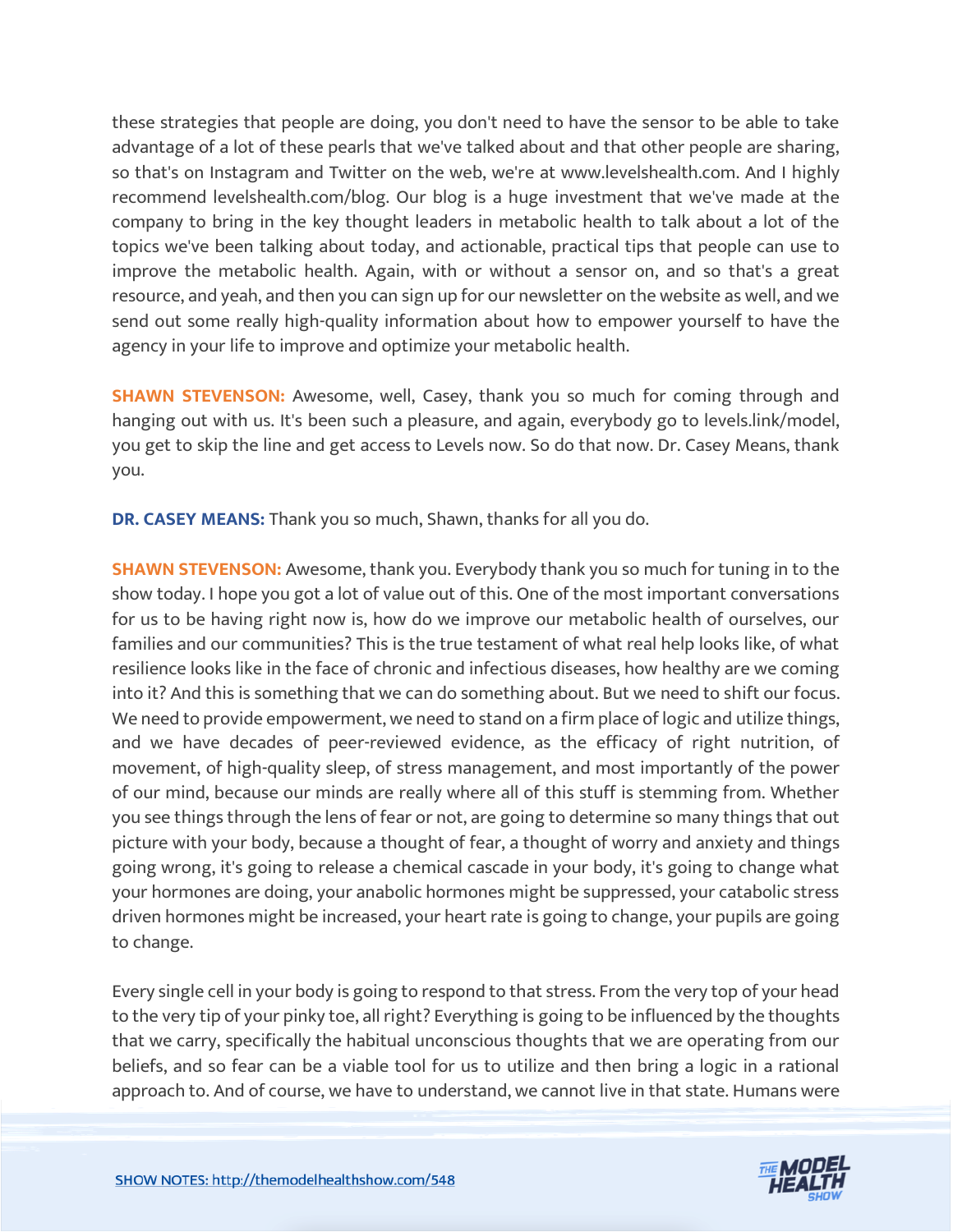never designed to live in that state, they need to be in a place of growth and empowerment and moving towards health instead of just trying to move away from fear. So that's what this is really all about. And this is another really amazing tool for us to start to tune in and be able to affirm, to get accurate information on how our bodies are unique, metabolism are unique, metabolic fingerprint is responding to specific foods. So this is not about tapping into another thing to be neurotic about or to be in fear of, because there's even a place for you to get spiked out with the blood sugar, you know, but most importantly, it's coming into from a healthy state to where our bodies can balance things out, but for most folks, and the truth is, they're habitually living in this dysregulation of their blood sugar, this glycemic variability is just absolutely chaotic, it's just not there, the ability to stay stable to bring things back to a baseline in a healthy state.

And so getting this viable data, this feedback, we can start to pinpoint, and ultimately what I want to do is to move us to a place where we are listening to our bodies again, not necessarily needing different self-quantification things for us to feel healthy, and you don't need any one thing right now, even to do this, but I truly do believe this is one of the great tools that come along in recent history for us to guide ourselves to that place where we're getting viable, empowering feedback and tuning us back into how we feel, tuning us back into being able to analyze and understand the most important data that we exist within, which is paying attention to how we look, how we feel, how we perform, our bodies are always speaking to us, this is where we live, we live here, and ultimately, our greatest solution, our greatest help, our greatest success is going to be found by looking within, paying attention to the wonderful communication our body is always giving us, and unlocking and opening the door for real health to be a continuous unfoldment versus the alternative, which we've seen recently in human history, which has been an unfoldment of disease, of destruction, of degradation.

We can turn this thing around, I believe it. And it starts with us making the decision to be the healthiest, strongest, most resilient humans that we can possibly be. I appreciate you so much for tuning in to the show today, and if you got a lot of value out of this, please share this out with your friends and family on all the social media platforms, you can tag me, I'm @shawnmodel on Instagram and tag Dr. Means as well and let her know what you thought about this episode. And you can send this episode, of course, directly through the podcast app as well. I appreciate you so much for tuning in. We've got some epic shows coming your way very soon, so make sure to stay tuned. Take care, have an amazing day and I'll talk with you soon.

And for more after the show, make sure to head over to themodelhealthshow.com, that's where you can find all of the show notes, you can find transcriptions, videos for each episode, and if you got a comment, you can leave me a comment there as well, and please make sure [to head over to iTunes and leave us a rating to let everybody know that the show is awesome,](https://themodelhealthshow.com/podcasts/dr-casey-means/)